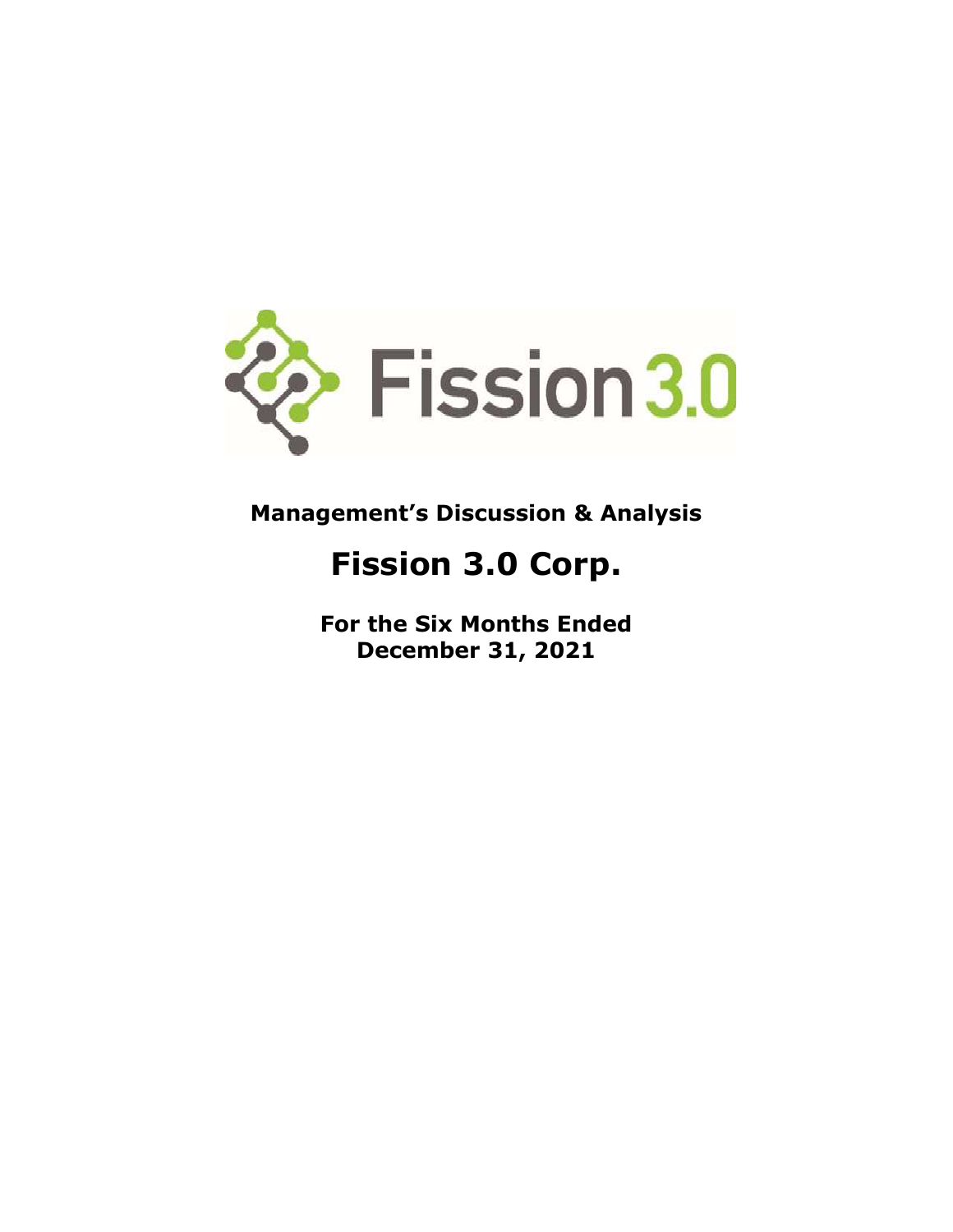

#### **Introduction**

The following Management's Discussion and Analysis ("MD&A"), prepared as of November 24, 2021, should be read in conjunction condensed interim consolidated financial statements and accompanying notes of Fission 3.0 Corp. (the "Company" or "Fission 3.0") for the six months ended December 31, 2021, as well as the audited consolidated financial statements for the year ended June 30, 2021.

The Company's consolidated financial statements have been prepared in accordance with International Financial Reporting Standards ("IFRS"), as issued by the International Accounting Standards Board ("IASB") as at December 31, 2021 and June 30, 2021.

Additional information related to the Company is available for viewing on SEDAR at www.sedar.com. Further information including news releases and property maps are available on the Company's website at www.fission3corp.com, or by requesting further information from the Company's head office located at 750 – 1620 Dickson Ave., Kelowna, BC, Canada, V1Y 9Y2.

This MD&A is dated February 25, 2022.

#### **Forward looking statements**

Statements in this report that are forward looking could involve known and unknown risks and uncertainties, which could cause actual results to vary considerably from these statements. Should one or more of these unknown risks and uncertainties, or those described under the headings "Cautionary notes regarding forward-looking statements" and "Risks and uncertainties" materialize, or should underlying assumptions prove incorrect, then actual results may vary materially from those described in forward-looking statements.

#### **Scientific and technical disclosure**

Scientific and technical information in this MD&A was reviewed and approved by Raymond Ashley, P. Geo., Vice President, Exploration of Fission 3.0. Raymond Ashley is a "Qualified Person" as defined by Canadian National Instrument 43-101 *Standards of Disclosure for Mineral Projects* ("NI 43-101").

#### **Description of business**

The Company was incorporated on September 23, 2013 under the laws of the Canada Business Corporations Act in connection with a court approved plan of arrangement to reorganize Fission Uranium Corp. ("Fission Uranium") which was completed on December 6, 2013 (the "Fission Uranium Arrangement").

The Company is a junior resource issuer engaged in the acquisition, exploration, and development of uranium resource properties in Alberta, and in the Saskatchewan's Athabasca Basin. The Company's primary objective is to locate, evaluate and acquire properties with the potential to host high grade uranium. The preference is to evaluate early stage properties with the potential to host high grade uranium at shallow depths and to finance their exploration and potential development by way of equity financing, joint ventures, option agreements or other means. Therefore, the Company engages in early stage land acquisitions and is a "Project Generator".

The Company has approximately 194,755 ha of exploration properties with uranium potential in Saskatchewan and Alberta in Canada.

The Company's award-winning management and technical team have a track record of acquiring highly prospective uranium properties, and successfully exploring and developing them for potential sale. By embracing the Project Generator model, the Company, through property option and joint venture agreements and technical expertise as operator, has the ability to attract financial partners.

Fission 3.0's common shares are listed on the TSX Venture Exchange under the symbol "FUU", the OTCQB marketplace in the U.S. under the symbol "FISOF" and the Frankfurt Stock Exchange under the symbol "2F3".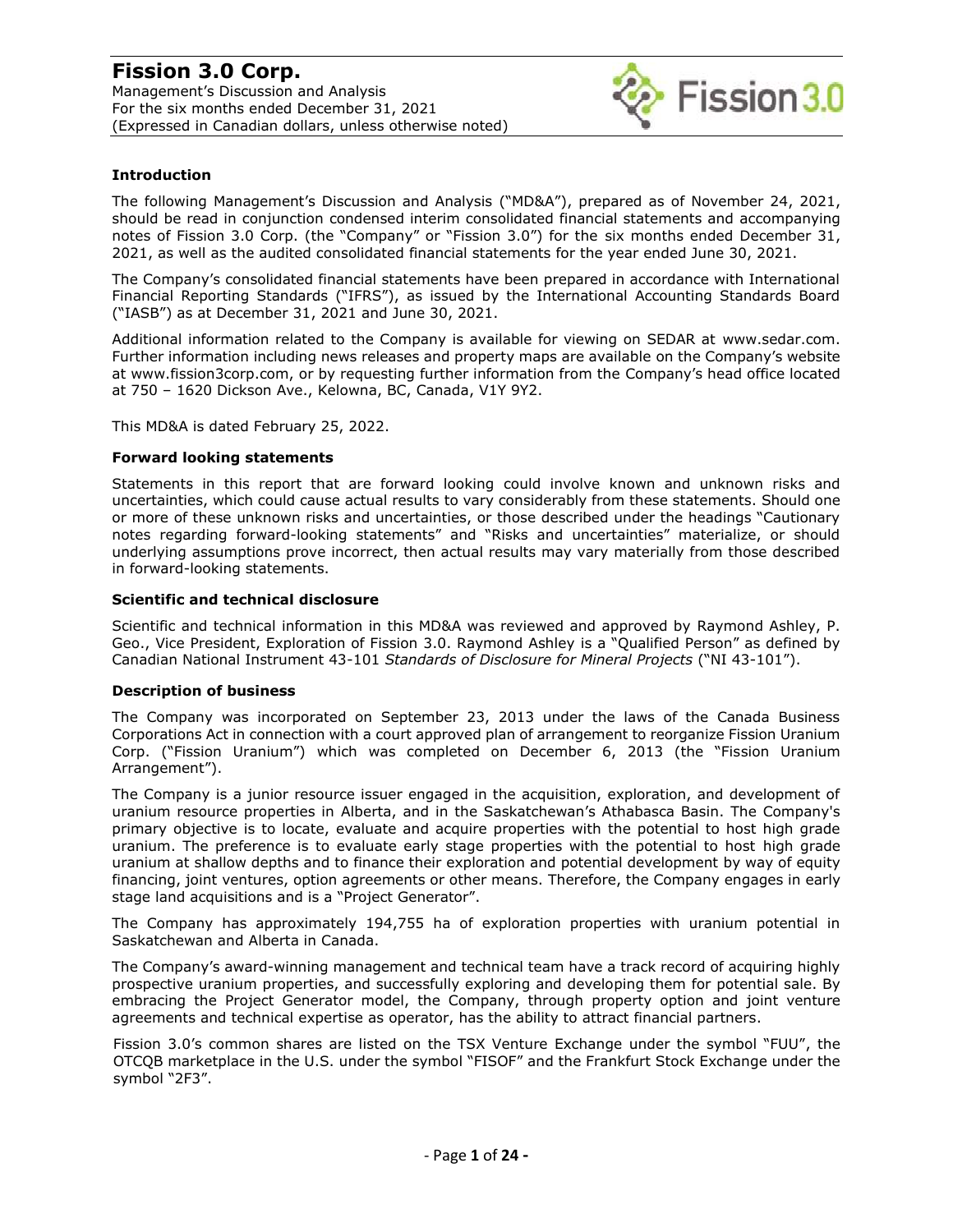

# **Corporate goals**

The Company's goals are to discover an economic uranium deposit through exploration and to develop it. In addition, the Company will use its award-winning technical team to continually identify, evaluate and stake mineral claims in the Athabasca Basin that are prospective for high-grade uranium for exploration at a later stage. The Company's properties are located primarily in and around Saskatchewan's Athabasca Basin, home of the richest uranium deposits in the world.

The Company's intent is to utilize specialized exploration surveys and interpretations that led to the successful discovery of Fission Uranium's shallow, high-grade uranium discovery at Patterson Lake South ("PLS") to advance its properties. These include its innovative approach to radon surveys, underwater spectrometer analysis and radiometric airborne survey; the same technology used to identify the high-grade boulder field at PLS.

Management continues to believe that long-term world-wide uranium demand and the corresponding nuclear power plant build-out will require new uranium supply to meet this expected new demand. As such, management is highly optimistic about the long-term prospects for the uranium market and the Company remains committed to advancing its exploration plans in the Athabasca Basin to emulate the success of its predecessor companies, Fission Uranium and Fission Energy Corp. In addition, the Company will continue to examine joint venture, property acquisition, and other strategic corporate opportunities to enhance shareholder value.

#### **Summary of significant accomplishments and corporate developments for the period ended December 31, 2021 and subsequent:**

The Company is monitoring the rapidly changing and unpredictable environment caused by the global COVID-19 pandemic and continues to reduce general and administrative costs across its business.

On September 29, 2021, and December 22, 2021 the Company completed an \$8,000,026, and \$8,587,353, respectively, in private placement financings which will be used to move several projects forward in 2022.

The Company optioned its Hearty Bay and Lazy Edward Projects to Traction Uranium Inc. on December 9, 2021.

Currently planning the 2022 exploration programs; please see news releases to come.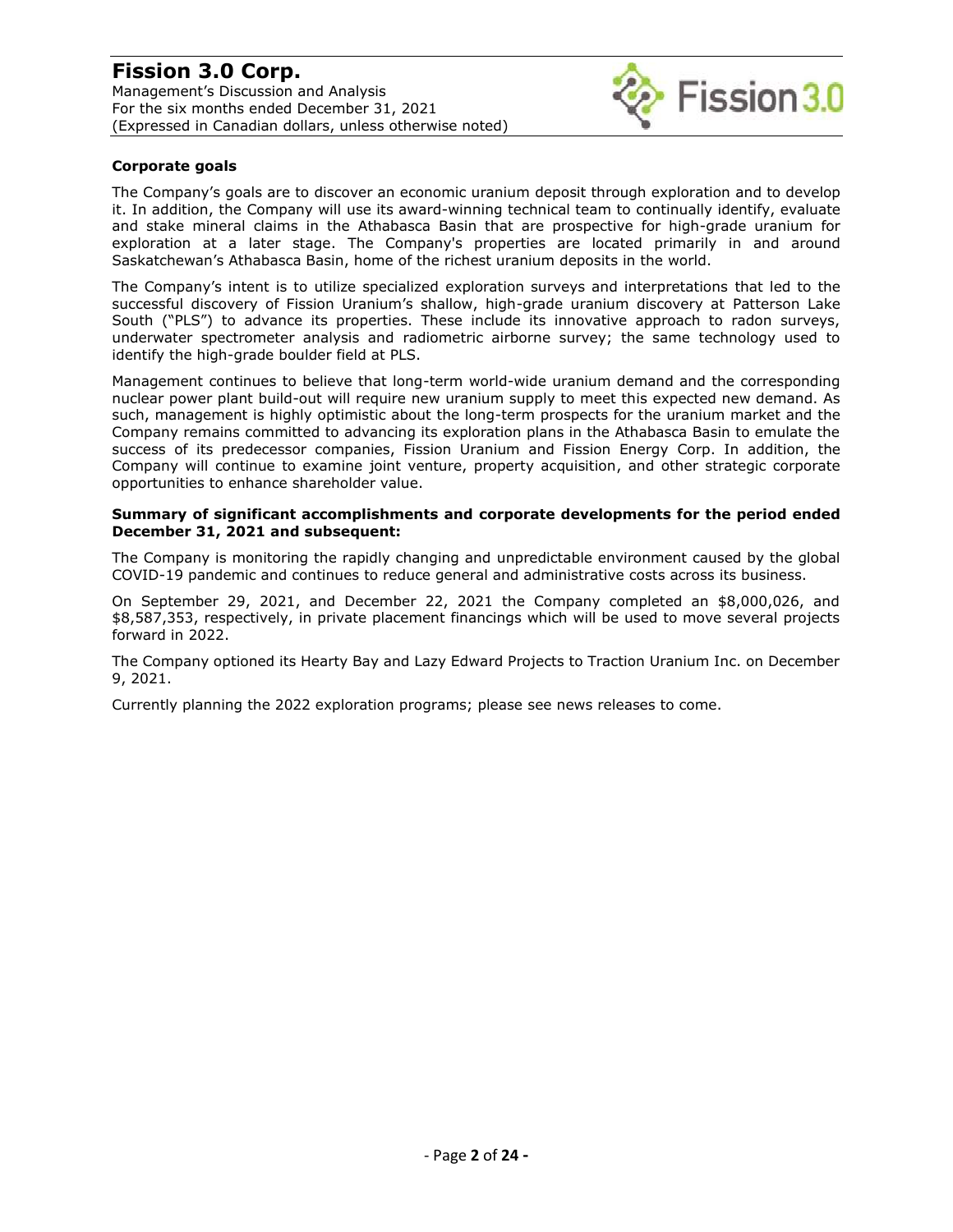# **Fission 3.0 Corp.**

Management's Discussion and Analysis For the six months ended December 31, 2021 (Expressed in Canadian dollars, unless otherwise noted)



# **Exploration properties**

A list of the Company's uranium exploration properties, their current project status and their carrying value as at December 31, 2021 is shown below:

| Property                              | Location                   | Ownership | <b>Claims</b> | <b>Hectares</b> | <b>Stage</b> | <b>Carrying value</b> |
|---------------------------------------|----------------------------|-----------|---------------|-----------------|--------------|-----------------------|
| PLS Area                              |                            |           |               |                 |              |                       |
| Clearwater West                       | Athabasca Basin Region, SK | 100%      | 3             | 11,786          | 3            | 93,038                |
| Patterson Lake North                  | Athabasca Basin Region, SK | 100%      | 38            | 39,946          | 3            | 6,117,083             |
| Wales Lake                            | Athabasca Basin Region, SK | 100%      | 31            | 40,986          | 3            | 1,238,420             |
| Total: PLS Area                       |                            |           | 72            | 92,718          |              | 7,448,541             |
| Key Lake Area                         |                            |           |               |                 |              |                       |
| <b>Bird Lake</b>                      | Athabasca Basin Region, SK | 100%      | 1             | 1,803           | 1            | 5,376                 |
| Hobo Lake                             | Athabasca Basin Region, SK | 100%      | 56            | 33,958          | 3            | 943,563               |
| Lazy Edward Bay                       | Athabasca Basin Region, SK | 100%      | 11            | 1,828           |              | (267, 289)            |
| Seahorse Lake                         | Athabasca Basin Region, SK | 100%      | 3             | 7,519           | 1            | 9,599                 |
| Total: Key Lake Area                  |                            |           | 71            | 45,108          |              | 691,249               |
| Beaverlodge/Uranium City Area         |                            |           |               |                 |              |                       |
| Beaver River                          | Athabasca Basin Region, SK | 100%      | 21            | 19,474          | 2            | 285,688               |
| <b>Hearty Bay</b>                     | Athabasca Basin Region, SK | 100%      | 7             | 11,173          | 2            | 1,015,586             |
| Midas                                 | Athabasca Basin Region, SK | 100%      | 21            | 10,330          | 2            | 448,965               |
| North Shore                           | Athabasca Basin, AB        | 100%      | 1             | 560             | 2            | 538,667               |
| Total: Beaverlodge/Uranium City Area  |                            |           | 50            | 41,537          |              | 2,288,906             |
| Northeast Athabasca Basin Area        |                            |           |               |                 |              |                       |
| Cree Bay                              | Athabasca Basin Region, SK | 100%      | 16            | 14,080          | 3            | 937,948               |
| Eagle                                 | Athabasca Basin Region, SK | 100%      | 8             | 703             | 1            | 13,253                |
| Murphy Lake                           | Athabasca Basin Region, SK | 100%      | 8             | 609             |              | 25,299                |
| Total: Northeast Athabasca Basin Area |                            |           | 32            | 15,392          |              | 976,500               |
| <b>Totals</b>                         |                            |           | 225           | 194,755         |              | 11,405,196            |

#### **Exploration Stage:**

- 1. Prospecting
- 2. Geophysical Exploration, Sampling, Line Cutting, IP Surveys
- 3. Drilling

Within the Athabasca Basin Region, the Company's properties are all located in areas that are prospective for near surface uranium mineralization in both basement and unconformity hosted models. The emphasis for land selection has been on identifying shallow hosted mineralization potential in conjunction with underlying structural and alteration features associated with appropriate lithologic units, with a focus on being near historic mining districts (such as Beaverlodge / Uranium City in northwestern Athabasca Basin region and Key Lake area in the eastern Athabasca Basin region) or emerging major mining districts (such as the south-western Athabasca Basin region). As such, property locations tend to be proximal to the Athabasca Basin margins. Three geographic areas represent a key focus area and these include:

- 1. PLS Area: Includes 92,718 ha in 3 properties;
- 2. Key Lake Area: Includes 45,108 ha in 4 properties; and
- 3. Beaverlodge/Uranium City Area: Includes 41,537 ha in 4 properties.

There are 3 other highly prospective properties within the Athabasca Basin Region in Saskatchewan which fall outside these 3 geographical areas, all situated in geologically attractive settings that indicate the potential to host uranium mineralization.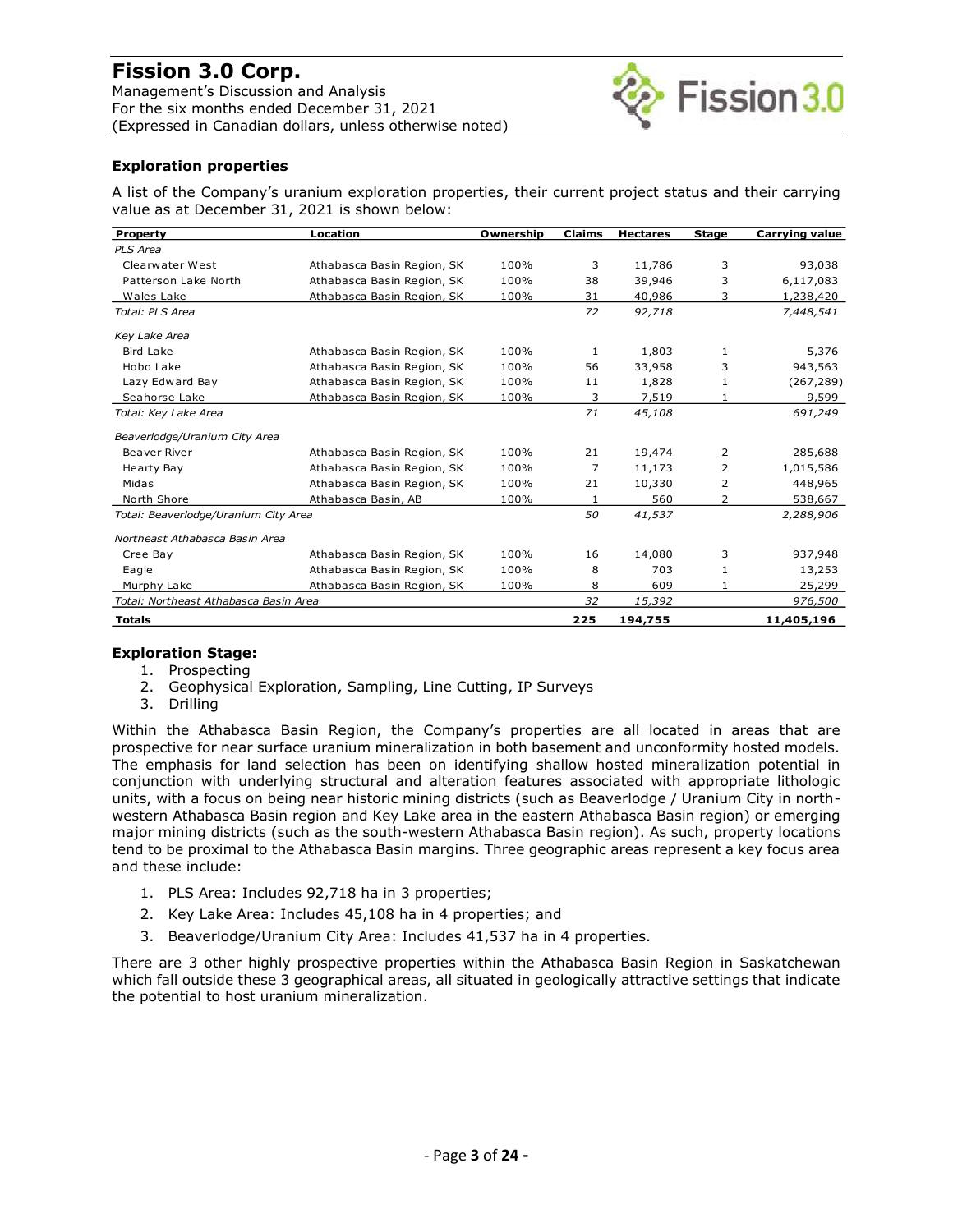

#### *PLS Area, Canada*

The PLS area has been the focus of two of the most significant, recently discovered deposits in the Athabasca Basin; Fission Uranium's Triple R and NexGen Energy's Arrow deposits and the area is considered an important, major emerging uranium mining district of the Athabasca Basin. The PLS Area portfolio consists of 72 claims and 92,718 ha on 3 properties. The PLN property is considered the most advanced and is located immediately to the north of Fission Uranium's Triple R deposit.

#### *Clearwater West Property*

The Clearwater West property ("CWW") consists of 3 contiguous claims covering 11,786 ha. The uranium mineralization model that is envisioned on the CWW property is analogous to the structurally controlled Athabasca Basin unconformity deposits, which are generally associated with hydrothermally altered, structurally controlled metasedimentary lithology which appear as magnetic lows on geophysical surveys.

#### *Patterson Lake North Property*

The PLN property consists of 38 claims covering 39,946 ha and is located immediately adjacent and to the north of Fission Uranium's PLS high grade Triple R uranium deposit.

A brief summary of exploration activity on the PLN property is as follows:

A 2013 VTEM MAX survey, carried out over the north portion of the Patterson Lake North Property, revealed a strong 'late time' EM conductor with significant offsets indicating cross structure. This sinuous feature, known as the 'N' conductor, is believed to extend onto the Patterson Lake North Property in two locations. Ground follow up geophysical surveys of this feature indicated a wide complex conductor system, which may consist of individual conductors that are not yet uniquely resolved.

Prior to the winter 2019 season, the last drilling done on the property was in 2014 when a total of 10 holes were completed in 4,118m of drilling. The most significant result was returned from drill hole PLN14-019 which tested the A1 electromagnetic conductor and encountered anomalous radioactivity which was confirmed with geochemical analysis and assayed  $0.047\%$  U<sub>3</sub>O<sub>8</sub> over 0.5m. These results raised the potential of the A1 conductor to host high-grade uranium mineralization.

In February 2019, the Company completed a winter drill program. A total of 2,051m were drilled in six completed holes and two holes that were abandoned due to poor ground conditions. Drilling focused on the north-south trending A1 basement hosted electromagnetic "EM" conductor, where previous drilling in 2014, including hole PLN14-019 (6.0m  $\textcircled{ }0.012\%$  U<sub>3</sub>O<sub>8</sub>), indicated the conductive corridor to be prospective for mineralization. All six holes encountered strong hydrothermal alteration over variable widths and a number of narrow radiometric anomalies, including a downhole radiometric peak of 1,382cps (PLN19-026), often a key signature of mineralized systems. The A1 conductive corridor remains prospective to the south and PLN hosts multiple drill targets that remain untested on the property and will be the subject of future exploration.

#### *Wales Lake Property*

The Wales Lake Property comprises 31 claims in 3 main geographic blocks totaling 40,986 ha. Located outside the margin of the southwest Athabasca Basin, Wales Lake east (Block C) is situated approximately 25km southwest of Fission Uranium's flagship Triple R uranium deposit and occupies the same stratigraphic position within the Clearwater Domain. Wales Lake west (Block A & Block B) is located approximately 25km west of the Triple R deposit. The Wales Lake project represents relatively shallow depth target areas outside of the margin of the Athabasca Basin.

During summer 2017, the Company contracted Geotech Ltd. to use their helicopter-borne VTEM system to survey a total of 1,546 line-km at 200m line spacing over the Wales Lake claims within Blocks A & C.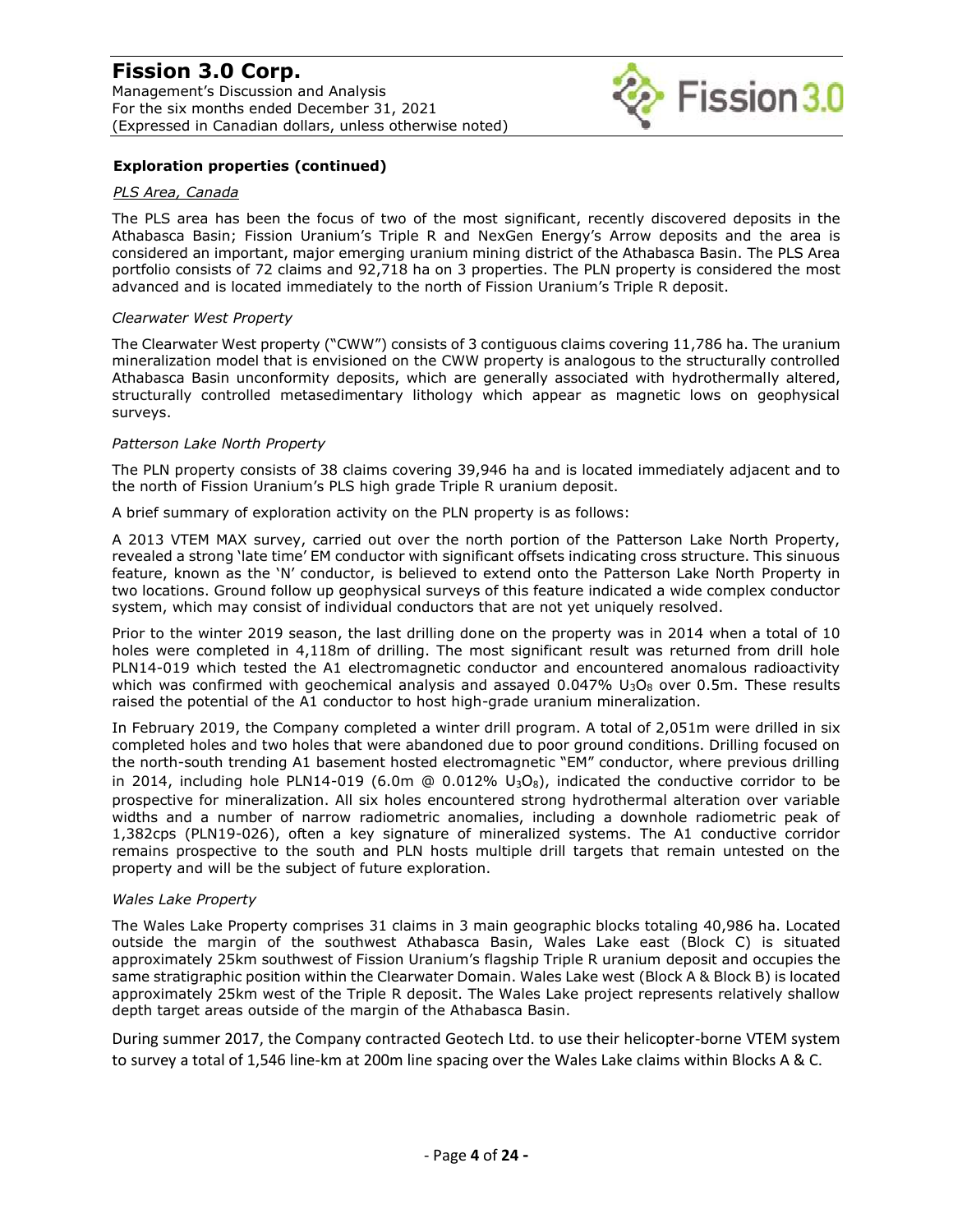

#### *PLS Area, Canada (continued)*

#### *Wales Lake Property (continued)*

A ground geophysical small moving loop electromagnetic survey was carried out by Discovery Geophysics Inc. during November 2018 within the Block C area. Nine grid lines were surveyed for a total of 21.5 km. Survey lines were targeted on prospective anomalies interpreted from the 2017 airborne VTEM survey. As a result of analysis of both surveys, a 5,547 ha claim was staked in December 2018 to capture prospective ground on the southwest corner of Block C.

Follow-up drilling within Block C during December 2018 targeted anomalies interpreted from the ground electromagnetic survey. Two drill holes were completed for a total of 586 metres. Gneissic lithologies with intervals of moderate to strong hematite and chlorite alteration were intersected. A 0.5m interval of anomalous radioactivity associated with a pegmatite vein was encountered in hole WL18-002.

In June 2019, 3.2km of small moving loop TEM survey was performed on a single line in the northwest claim block (Block A) to better delineate VTEM conductors. Subsequently in July-August 2019, a VTEM survey was flown within two separate claims blocks (Blocks B & C) totalling 1,096 km. The survey was successful in defining several conductive packages. Complex conductors and P-type responses will require ground follow-up to establish drill targets.

#### *Key Lake Area, Canada*

The Key Lake area is an important historic mining district. The Key Lake operations are co-owned by Cameco Corp. and Orano Canada Inc. and once hosted the former Key Lake mine, which produced 208 million pounds of uranium between 1975 to 1997. One of the largest mills in the world, the Key Lake mill processed ore from the McArthur River uranium deposit until Cameco announced that McArthur River mining would be suspended indefinitely in 2018 due to low uranium prices. The area is considered highly prospective to discover significant new uranium occurrences.

The Company's Key Lake Area portfolio consists of the Bird Lake, Hobo Lake, Lazy Edward Bay and Seahorse Lake properties which total 71 claims and 45,108 ha on 4 separate, non-contiguous properties. This area lies within the Key Lake Shear Zone which is characterized as a broad northeast-southwest trending primarily metasedimentary corridor and is expressed as a magnetic low in geophysical surveys. Within this corridor, numerous basement EM conductors are present.

Such EM conductors in metasedimentary corridors represent the classic setting for structurally controlled Athabasca-style high-grade uranium deposits. The Company believes its Key Lake area properties have the potential to host near surface high-grade uranium mineralization similar to the nearby historic Key Lake deposits. All of the properties have had significant historic exploration which has identified various features of interest including geophysical and geochemical anomalies, thus upgrading the merits overall.

In March 2019, the Company announced results from the first pass drill program at its Key Lake South properties. A total of ~1,300m was drilled in eight completed holes, all of which encountered variably intense hydrothermal alteration and six holes with anomalous radioactivity. Of note, holes KL19-005, KL19-006 and KL19-007, drilled in the northern part of the extensive land package, encountered the most significant hydrothermal alteration and paleoweathering, which are considered important factors for hosting high-grade uranium mineralization and will be prioritized for follow up. The most recent developments on the Key Lake Area properties are as follows:

#### *Bird Lake Property*

The Bird Lake Property was acquired by staking in February 2020 and comprises 1 mineral claim with an area of 1,803 ha. It is located 13 km to the northeast of the McArthur River Uranium Mine. The property overlies a northeast trending regional magnetic low that occurs within favourable Wollaston domain lithologies and is associated with the prospective Bird Lake fault system, a large scale thrust fault with offset of up to 50 metres and overlain by appx. 150 metres of Athabasca sediments.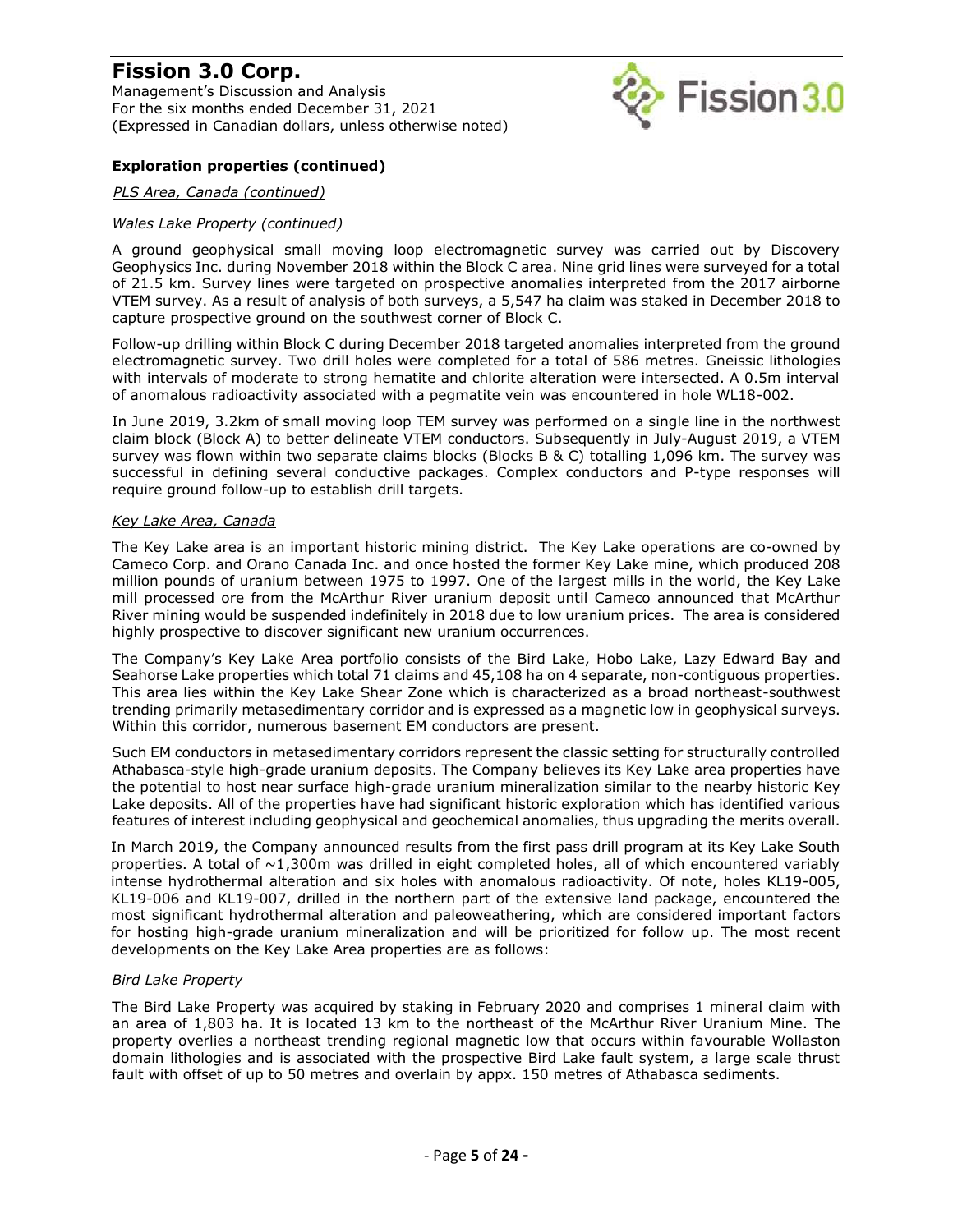

*Key Lake Area, Canada (continued)*

#### *Hobo Lake Property*

The Hobo Lake Property comprises 56 mineral claims with an area of 33,958 ha. Located approximately 80km south of the margin of the southeast Athabasca Basin, Hobo Lake is the southern-most property of the Key Lake area and is likewise situated along the Wollaston-Mudjatic Transition Zone ("WMTZ"), host to the most important major deposits of the eastern Athabasca Basin. The Key Lake road, provincial highway 914, runs alongside the east boundary of the property and continues to the Key Lake uranium mill. The Key Lake Shear Zone hosts several uranium occurrences proximal to the Hobo Lake property.

Previous exploration included a VTEM airborne survey, to map out magnetic and conductive features, and a high resolution airborne magnetic and radiometric dataset purchased from Special Projects Inc.

#### *Lazy Edward Bay Property*

The Lazy Edward Bay Property was acquired by staking in April 2020 and comprises 11 mineral claims with an area of 1,828 ha. This property is located over shallow sandstone cover along the highly prospective Wollaston-Mudjatik lithologic trend of the eastern Athabasca Basin. The west portion of the property captures most of the Ponderosa conductive trend, along with historic drill holes LE-072 and LE-073 that respectively encountered 170 ppm uranium in brecciated and sheared gneiss, and 40 ppm uranium along with 550 ppm boron within sandstone fault gouge. Claims in the eastern portion of the property cover part of the Liberty conductive trend, with nearby historic drill hole LE-001 intersecting 224 ppm  $U_3O_8$  over 0.5 metres.

#### *Seahorse Lake Property*

The Seahorse Lake Property was acquired by staking in April 2020 and comprises 3 mineral claims with an area of 7,519 ha. This property is located over shallow sandstone cover along the highly prospective Wollaston-Mudjatik lithologic trend of the eastern Athabasca Basin. Historic drill-hole 4679-1-81 targeted a resistivity low anomaly and encountered fractured broken core from 53 metres depth past the Athabasca unconformity to 139 metres depth.

#### *Beaverlodge/Uranium City Area, Canada*

The Beaverlodge/Uranium City region is a major historic uranium mining district and home to the first uranium mining operations in Saskatchewan. Prior to the discovery of high-grade uranium mineralization in the Athabasca Basin, the Beaverlodge area was the most important uranium mining district in Saskatchewan. Throughout the 1950's and 1960's, 52 mines were operated.

The Beaverlodge/Uranium City Area portfolio consists of 50 claims and 41,537 ha on 4 properties.

The most recent developments on the Beaverlodge/Uranium City Area properties are as follows:

#### *Beaver River Property*

The Beaver River Property consists of 21 claims totaling 19,474 ha located on the north central edge of the Athabasca Basin in Saskatchewan, approximately 44km east of Uranium City, Saskatchewan. The property includes numerous confirmed EM basement conductors and several uranium showings providing surface outcrop sample assays of up to 3.66%  $U_3O_8$ .

In May 2016, the Company completed an 880 line-km airborne VTEM survey at 200m line spacing over the eastern portion of the property - an area with several identified historic in-situ uranium anomalies. The survey was instrumental in defining conductive packages over the entire project area. In excess of 258km of conductors were defined by the VTEM survey. The interpreted results indicate complex conductor swarms which will require ground follow-up to establish drill targets. There are numerous areas of enhanced conductivity, as well as many areas of trend widening evidenced by increase in parallel multiple conductors and many offsets and termination points indicative of cross structure.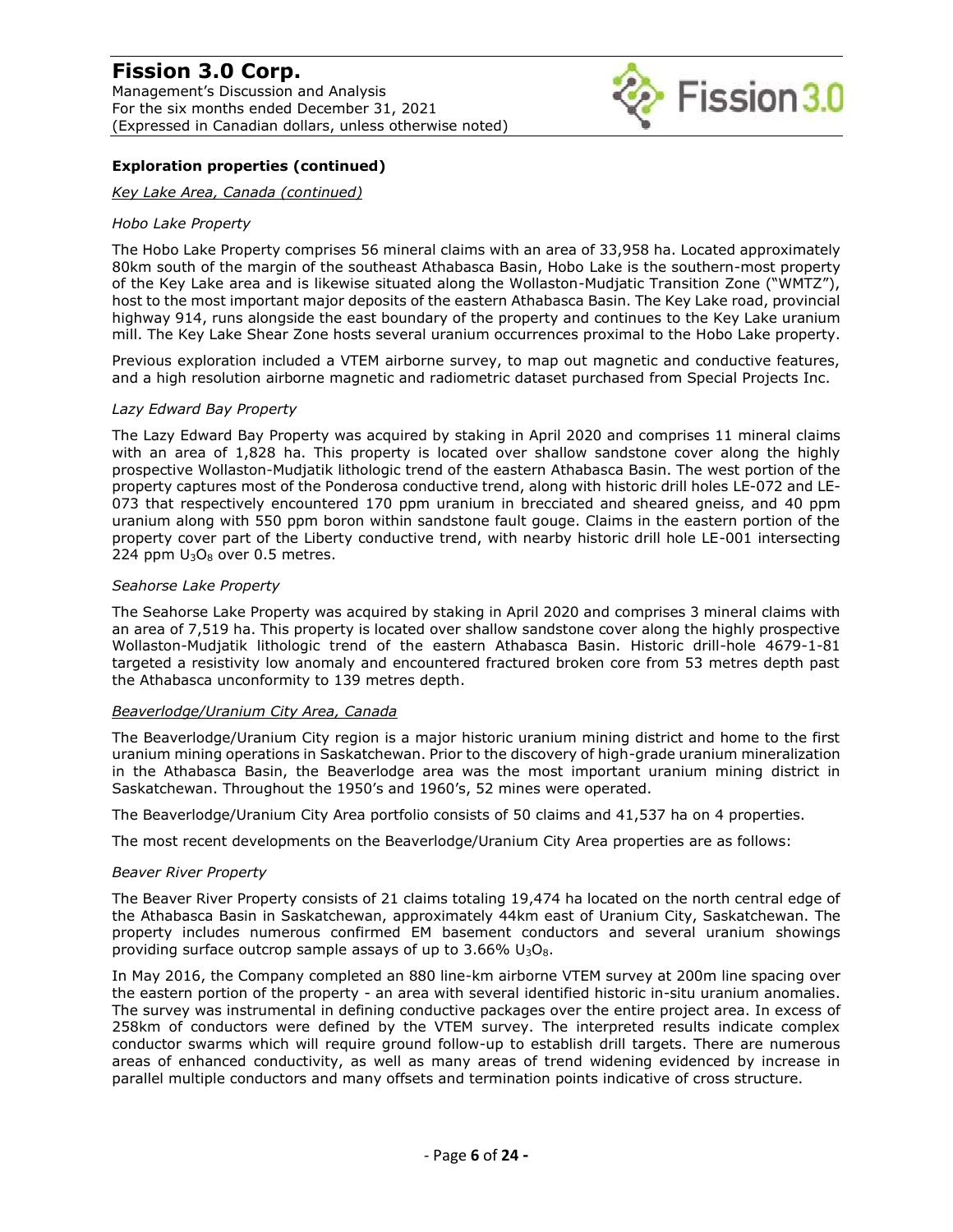

#### *Beaver River Property (continued)*

In July and August 2019, the Company carried out a field program that prospected historic showings, airborne radiometric anomalies, and VTEM anomalies near zones of structural complexity, in the southcentral and north area of the property. Significant results from historic showings included Coin Canyon with assays of 2.55%  $U_3O_8$  & 0.41% Ni, Kisiwak Lake running 2.04%  $U_3O_8$  & 0.26 g/t Au, and the VIC showing with up to 1.1%  $U_3O_8$ , 0.98% Cu & 0.14% Ni. New discoveries in the north area of the property included the Trigger Zone, a 0.3m wide radioactive vein hosted in a quartz-feldspar gneiss and running up to 13.9% U3O8 & 2.27 g/t Au.

#### *Hearty Bay Property*

The Hearty Bay Property consists of 7 mineral claims totalling 11,173 ha. The property is located on the north edge of the Athabasca Basin, 20km west of the Fond-du-Lac uranium deposit and 60km east of the Beaver Lodge uranium district.

The Property surrounds the historic Isle Brochet radioactive sandstone boulder trains, 1 kilometre long dispersal trains trending along the main ice direction and containing up to 3% uranium. Approximately 600 metres to the northeast several more radioactive boulders of both sandstone and basement origin were discovered. Historic drilling proximal to these boulders did not intersect any significant radioactivity, the source remains undetermined. Strong airborne EM conductors within the property were identified by historic surveys up-ice of the radioactive boulder trains.

During July-August 2019, the Company carried out a field program that examined glaciology characteristics of the radioactive boulder train area and prospected conductors and radiometric anomalies on the north mainland. Results of boulder prospecting on Isle Brochet exceeded historic findings with uranium content up to 8.23%  $U_3O_8$  in new sampling. In addition, 271 km of detailed marine acoustic data was collected from northeast of the Isle Brochet and up-ice of the radioactive boulder trains, revealing structural lineaments and possible sandstone outliers that may be associated with the source of the radioactive boulders on Isle Brochet and represent possible drill targets. A marine spectrometer survey collected 1,161 measurements of the lake bottom in areas interpreted from the acoustic survey as prospective for sandstone outliers, reaffirming an area of submarine radioactive boulders found by Eldorado Nuclear/DNR in 1977 and locating groupings of anomalous results further up-ice from the island boulder trains. A radon soil gas survey sampled 148 sites across the strike of the radioactive boulder trains however, results from this survey were inconclusive.

#### *Midas Property*

The Midas property consists of 21 mineral claims totaling 10,330 ha located near the north-west edge of the Athabasca Basin.

In September 2017, a geological prospecting program collected 103 rock samples to evaluate historic uranium occurrences and radiometric anomalies. Geochemical assays ranged from below detection limit up to 95,000 ppm (U partial). Thirty-one samples yielded anomalous results >500 ppm U, with values ranging from 0.06% to 11.9%  $U_3O_8$ . The highest assay results were obtained from samples around and within the St. Michael mine area, where high-grade boulders returned assays up to 11.9%  $U_3O_8$ .

A modified induced polarization-resistivity ground geophysical survey was performed by Patterson Geophysics Inc. during September 2017. The survey was intended to delineate basement resistivity zones in areas of intense conductivity bright spots. A very highly conductive subsurface layer was encountered but a modified survey configuration allowed for successful imaging of the basement. Data processing and interpretation is in progress. A short test of a horizontal loop (slingram type) electromagnetic survey confirmed that it was not the appropriate survey method.

In July 2019, the Company carried out a field program that prospected historic radioactive showings and priority VTEM conductor anomalies.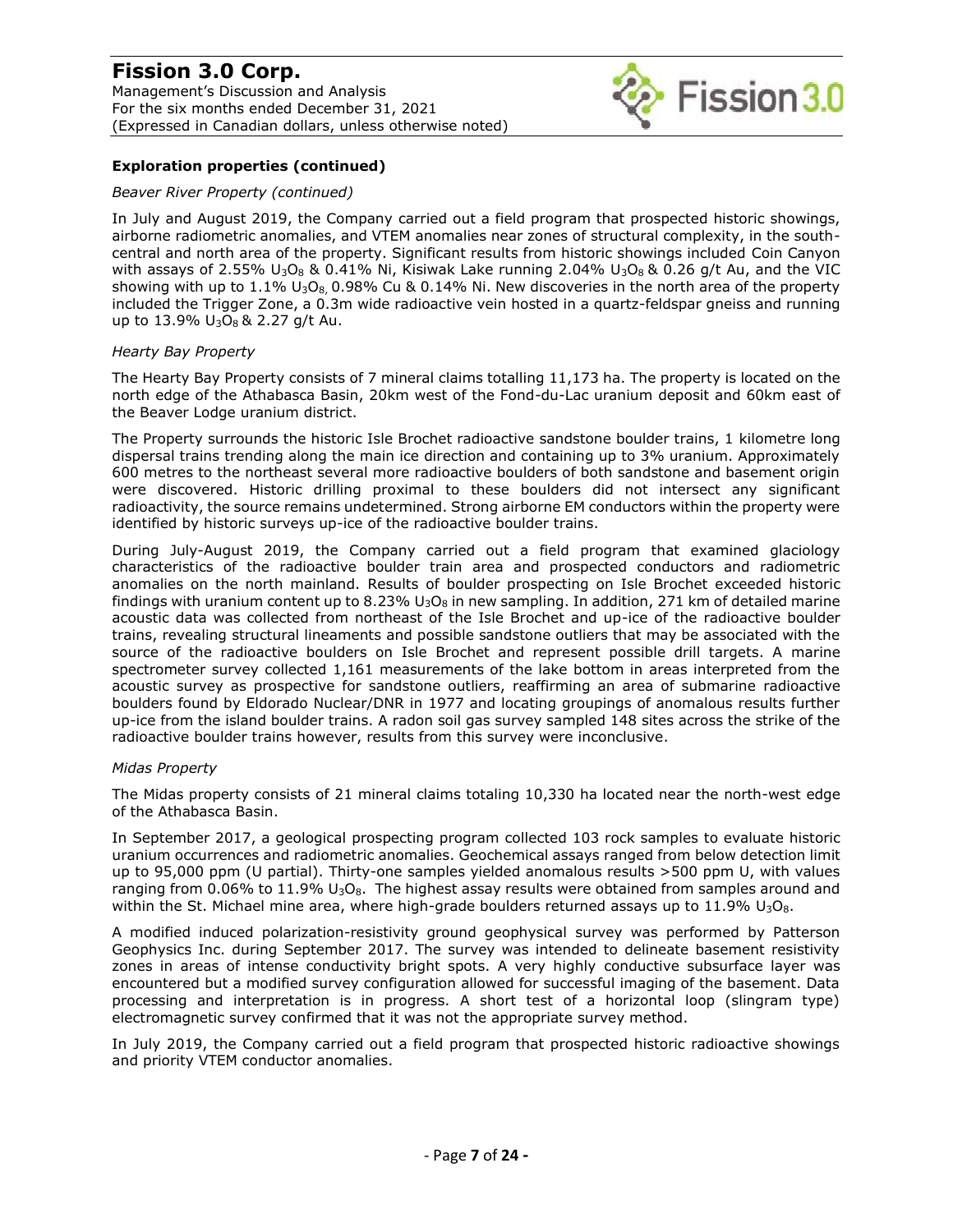

*Beaverlodge/Uranium City Area, Canada (continued)*

#### *North Shore Property*

The North Shore property consists of 1 metallic and industrial minerals agreements totaling 560 ha situated along the northwest margin of the Athabasca Basin.

In August and September 2013, a 12,257 line-km high resolution airborne magnetic and radiometric survey was completed, revealing two significant and strongly radioactive uranium source anomalous regions. A prospecting program followed up on information gleaned from the survey. Highlights were the discovery of previously unknown areas of Athabasca sandstone outcrop, and many locations where the Athabasca Basin margin has been faulted and hydrothermally active.

In September 2019, an 80.3 line-km ground gravity survey consisting of 1,596 stations successfully identified two gravity lows that are coincident with known surface uranium showings that are presently untested by drilling. The structural setting of these gravity targets is similar to those that host uranium mineralization at the Maurice Bay uranium deposit 7 km to the northeast.

#### *Northeast Athabasca Basin Area, Canada*

The Company holds 32 claims totaling 15,392 ha in 3 other uranium properties located around in and around the Northeast Athabasca Basin area of Saskatchewan. All properties are prospective for shallow targets in basement and/or unconformity hosted settings.

The most recent developments on the Northeast Athabasca Basin Area properties are follows:

#### *Cree Bay Property*

The Cree Bay property consists of 16 claims totaling 14,080 ha located on the inside edge of the northern Athabasca Basin. The town of Stony Rapids is 20km to the north and the historic Nisto uranium mine is 13km to the northeast.

In August 2015, a 4,214 line-km high resolution airborne magnetic and radiometric survey at 50m line spacing over the property was completed.

A DC Resistivity Induced Polarization ground geophysical survey conducted in September 2017 covered 24km on two separate grids, centered on sections of strong conductivity interpreted from a historic airborne Geotem electromagnetic survey. Basement conductive features and some sandstone resistivity low (alteration) features were detected. Some difficulties were encountered with surveying on Black Lake. The survey confirmed anomalous conditions that are indicative of alteration halos in the lower sandstone.

In April 2019, a nine line, 27km DCIP Resistivity and moving loop TEM survey was conducted by Discovery Geophysics Inc. over the most prospective area identified by the historic GEOTEM electromagnetic survey. Results of the TEM survey returned weak conductor responses while the DC/IP resolved a strong resistivity anomaly on L2700 and a weaker resistivity on L2100.

In June 2019, the Company completed a first pass drill program on the property. A total of 1,045m were drilled in two holes which encountered significant faulting, strong hydrothermal alteration and elevated concentrations of pathfinder elements in both holes. In addition, the depth to the basement unconformity was intersected deeper than expected by  $\sim$  200m. This indicates possible major offset in the vicinity, which can be a favorable setting for hosting high-grade uranium, such as at the MacArthur River deposit.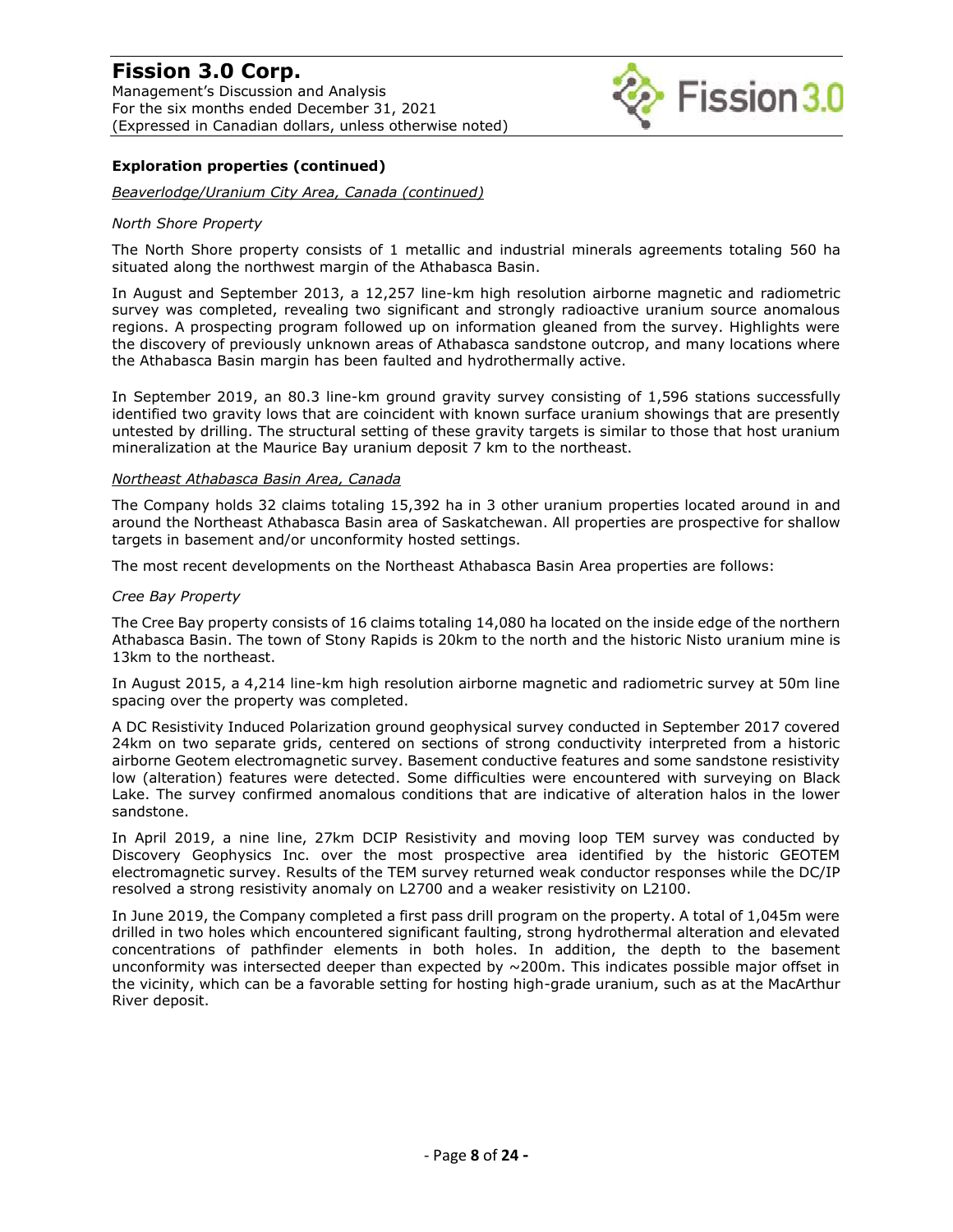

*Northeast Athabasca Basin Area, Canada (continued)*

#### *Eagle Property*

The Eagle Property comprises 8 mineral claims with an area of 703 ha. This property is located along the inferred northeastern extension of the Collins Bay trend, less than seven km northeast of the Rabbit Lake uranium mine. The property covers portions of a complicated zone of conductors that suggests a high degree of structural complexity, indicating the optimal setting for basement hosted uranium mineralization.

#### *Murphy Lake Property*

The Murphy Lake Property comprises 8 mineral claims with an area of 609 ha.

This Property is located in the eastern Athabasca Basin, on the west edge of the favourable Wollaston-Mudjatik lithologic trend.

The Property covers a curvilinear EM conductor that is a splay to the east off of a regional conductive trend that is host to the La Rocque Uranium Zone, 4.5km to the west, where intersections along a 400m drill defined strike length have returned up to 18.6% uranium over 2.7m, along with high values of associated base metals and gold.

Historic drilling by Areva along the conductor within the Property intersected a graphitic and sulphide rich basement conductive unit, with assays up to 199 ppm uranium at 350m depth, just above the unconformity.

#### **Traction Uranium Corp. Option Agreements**

On December 9, 2021, the Company entered into two Option Agreements with Traction Uranium Corp. ("Traction") for Traction to acquire 70% interest in two properties controlled by the Company: Hearty Bay Project, and the Lazy Edward Project.

Pursuant to the Option Agreements in respect of the Hearty Bay Project (the "Hearty Bay Agreement"), the Company granted an option to Traction to acquire a 50% interest in the Hearty Bay Project through (i) cash payments to the Optionor of an aggregate of C\$650,000 (\$100,000 of which has been paid by Traction), (ii) the issuance to the Company of such number of common shares of Traction as is equal to 7.5% of the number of issued and outstanding common shares of Traction that are outstanding as of such date, provided Traction has completed one or more equity financings for gross proceeds of \$2,000,000 by such date (completed January 5, 2022), and (iii) the completion of \$3,000,000 in exploration work on the Hearty Bay Property, all spread out over two years. The Company will retain a 2.0% NSR. Pursuant to the terms of the Hearty Bay Agreement, Traction will have the option to increase its interest in the Hearty Bay Project to 70% by making additional cash payments totalling \$350,000 and completing an additional \$3,000,000 in exploration work on the Hearty Bay Property on or before the date that is three years following the date of the Heart Bay Agreement.

Pursuant to the Option Agreements in respect of the Lazy Edward Project (the "Lazy Edward Agreement") the Company granted an option to Traction to acquire a 50% interest in the Lazy Edward Project through (i) cash payments to the Company of an aggregate of \$650,000 (\$100,000 of which has been paid by Traction); (ii) the issuance to the Company of such number of common shares of Traction as is equal to 7.5% of the number of issued and outstanding common shares of Traction that are outstanding as of such date, provided Traction has completed one or more equity financings for gross proceeds of \$2,000,000 by such date (completed January 5, 2022); and (iii) completion of \$4,500,000 in exploration work on the Lazy Edward Property, all spread out over two years. The Company will retain a 2.0% NSR. Pursuant to the terms of the Lazy Edward Agreement, Traction will have the option to increase its interest in the Lazy Edward Project to 70% by making additional cash payments totalling \$350,000, and completing an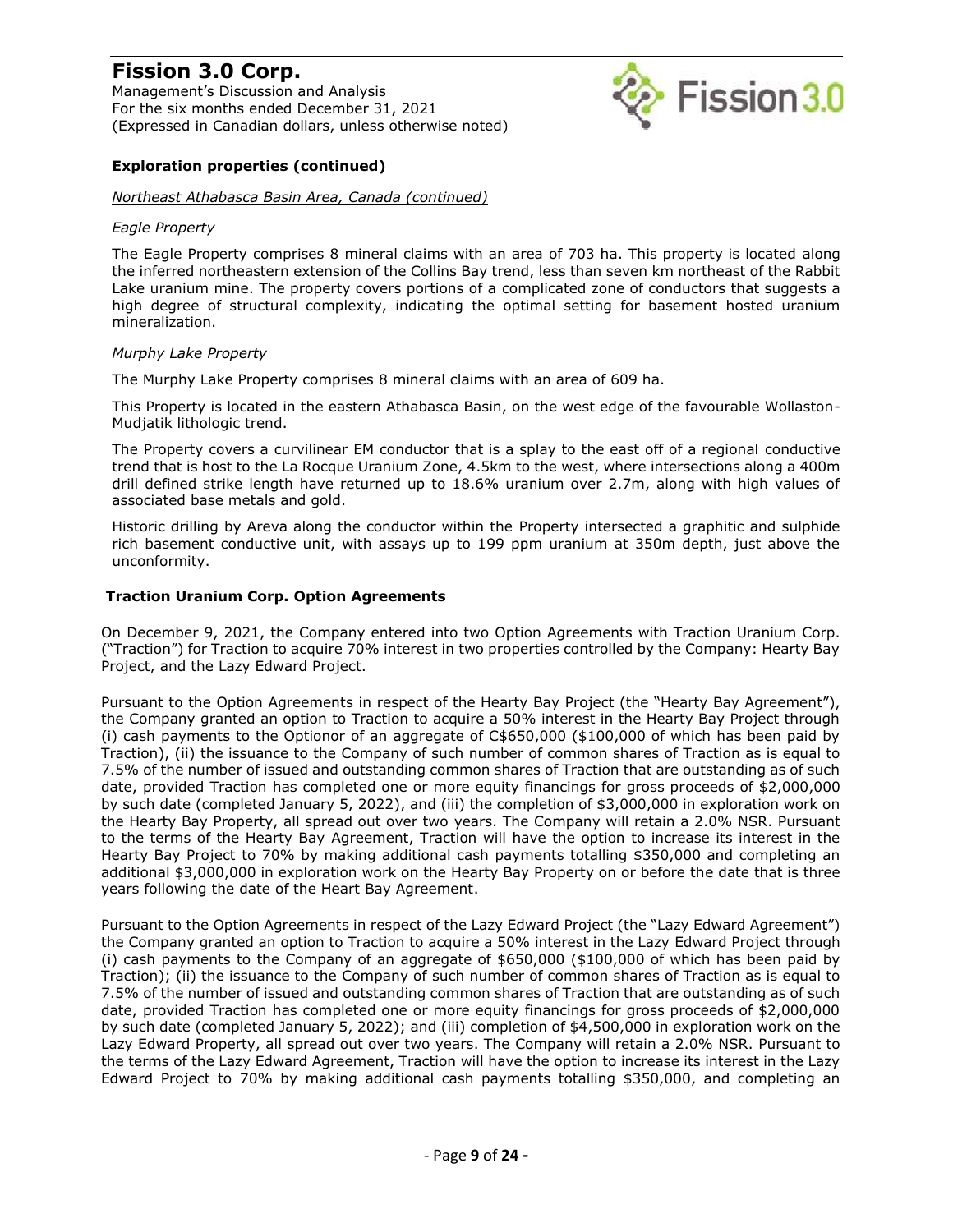

additional \$4,500,000 in exploration work on the Lazy Edward Property, on or before the date that is three years following the date of the Lazy Edward Agreement.

#### **Uranium outlook**

Management believes that the exploration and development of uranium properties presents an opportunity to increase shareholder value based on the following categories, including but not limited to supply / demand fundamentals, geopolitics and clean, baseload power generation.

• *Increased long-term worldwide demand for nuclear energy*

Global nuclear energy demand and the associated nuclear power plant build-out is projected to increase significantly in the years ahead, which will require new uranium supply to meet this increasing demand. According to the International Atomic Energy Agency ("IAEA") global electricity demand is forecast to grow by nearly 60% from 2018 to 2040 and over 90% by 2050.

The World Nuclear Association ("WNA") states that there are 442 nuclear power reactors in operation supplying 30 countries around the world, with 53 under construction, another 104 planned and 325 proposed. Reactor builds continue to be near multi-decade highs as more than twice as many reactors are under construction now than before the Fukushima event in 2011. Many analysts continue to forecast a long-term global uranium demand/supply imbalance, which suggests the potential for materially higher uranium prices. The following is a list of selected countries with nuclear reactors that are either under construction, planned or proposed:

| Country       | In Operation | <b>Under construction</b> | <b>Planned</b> | <b>Proposed</b> |
|---------------|--------------|---------------------------|----------------|-----------------|
| China         | 48           | 14                        | 42             | 168             |
| India         | 22           | 7                         | 14             | 28              |
| Russia        | 39           | 3                         | 24             | 22              |
| <b>USA</b>    | 94           | 2                         | 3              | 18              |
| Canada        | 19           |                           |                | 2               |
| Japan         | 33           | 2                         | 1              | 8               |
| Saudi-Arabia  |              |                           |                | 16              |
| South Korea   | 24           | 4                         |                | 2               |
| Ukraine       | 15           | 2                         |                | $\mathcal{P}$   |
| <b>Others</b> | 148          | 19                        | 20             | 59              |
| <b>Total</b>  | 442          | 53                        | 104            | 325             |

*Source: World Nuclear Association (World Nuclear Reactors & Uranium Requirements - www.world-nuclear.org - Updated November 2020)* 

• *Uranium demand/supply fundamentals*

A global uranium demand/primary supply imbalance has existed for many decades, due to the way utilities procure supply and the negative impact on demand stemming from the Fukushima event. Primary uranium supply from uranium producers (mining) has consistently failed to keep pace with demand. This shortfall has been filled from secondary supply, which includes the sale of government stockpiles, spent fuel reprocessing, extending conversion processes, and the highly enriched uranium ("HEU") agreement (which ended late 2013). Meanwhile, global inventory stockpiles have and continue to be drawn down. While the total inventory figure is difficult to ascertain due to the fact that a significant amount is held in national strategic stockpiles of various governments or stored in the inventories of non-public utilities and other entities, it is important to note that not all inventory is mobile. Sovereign nations will keep their strategic stockpiles for energy security while other material classified as inventory may either be of low grade that will require reprocessing or be in the form of a prefabricated fuel that will require disassembly and reprocessing to be usable for others. It is notable that there has been a change this past year in that the supply from inventories appears to have diminished substantially and that the majority of spot market supply comes from uncommitted production.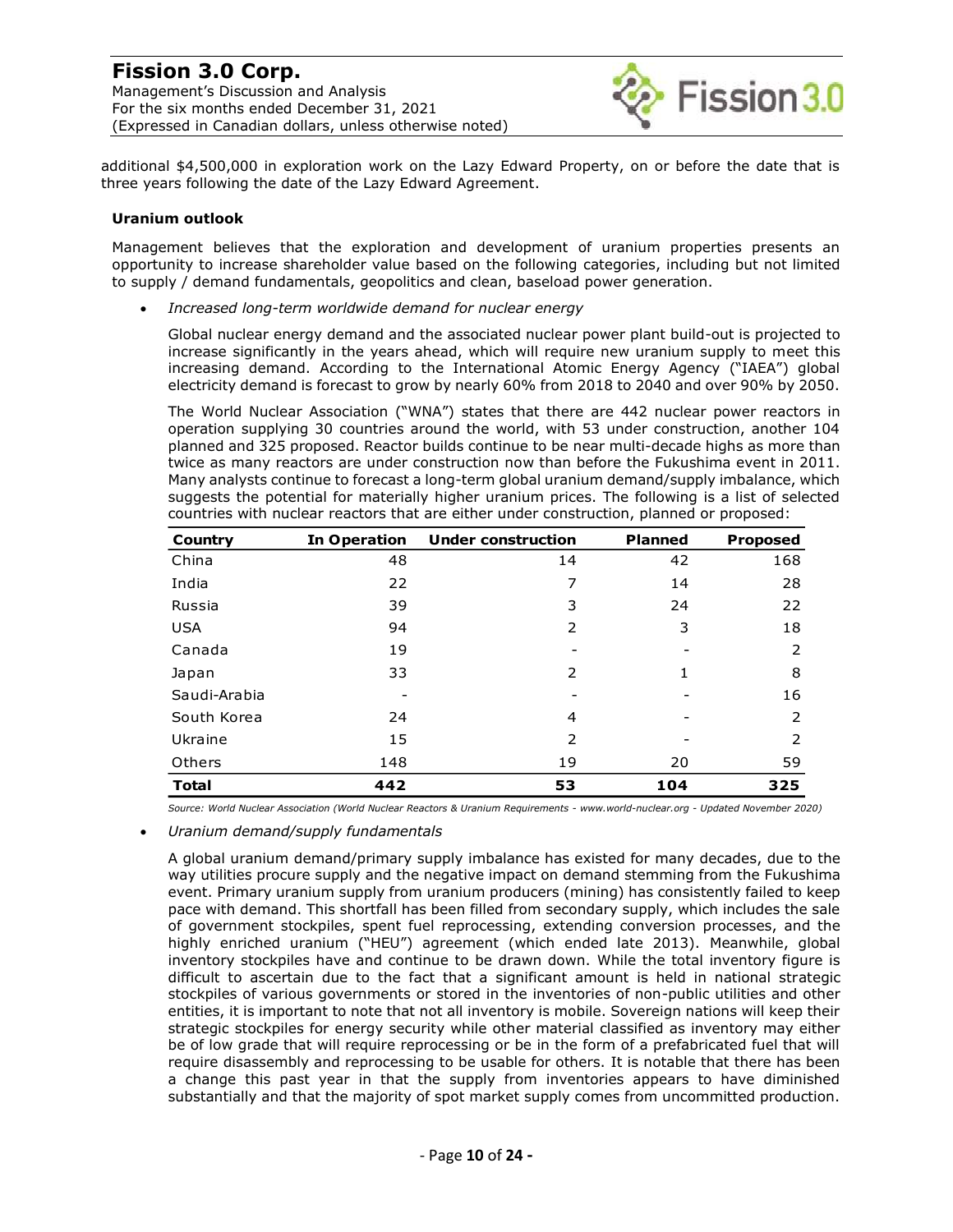

This signals the possibility that the amount of mobile supply from inventories is nearing a point where it is not mobile at current prices. Add to this the fact that there are a few mines that will be exhausted in the near future and this points to the possibility that there will be significantly less supply available going forward.

 $U_3O_8$  prices have risen from the mid US\$20/Ib level due to the suspension of large mines such as Cameco's Cigar Lake and the production reduction by NAC Kazatomprom JSC – the world's largest producer of uranium. Although Cameco has restarted Cigar Lake in September of 2021, a potential outbreak of COVID-19 could possibly cause another interruption in operations. Indeed, the emergence of the global COVID-19 pandemic has caused the closure of many businesses around the world and mines of all commodities have not been an exception. As a result, there may be additional mine closures or curtailments that may further impact global uranium supply if the virus impacts other uranium operations. This further reduces supply that was already declining due to the ongoing shutdown at McArthur River, and the winding down of the Cominak and Ranger mines.

According to the UxC, mine production peaked in 2016 at 162mm lbs. It fell to 154mm lbs in 2017 and in 2019 production was 142mm lbs. Meanwhile, 2020 reactor demand was 177mm lbs, which generated a gap or shortfall of roughly 35mm in 2020. This supply demand imbalance can be perceived as a positive development for the long-term outlook for uranium prices. In addition, roughly 85% of the current producers are uneconomic at today's uranium prices. A significant issue in the uranium market is that state-owned entities supply over half of the market, further exacerbating pressure on commercial producers. The UxC suggests that uranium producers need roughly US\$45 to \$50 per lb uranium to meet their cost of capital. While Tradetech has begun presenting a Production Cost Indicator, which attempts to capture the cost of production (US\$43.15/lb as of October 31, 2020). While other industry analysts, including RBC Capital (Canada), Raymond James Canada, and Resource Capital Research (Australia), suggest that a healthy, sustainable global uranium mining sector, requires a uranium price of US\$70-\$80/lb to stimulate new exploration and mine development worldwide.

An additional under-reported issue related to uranium demand, is the disruption of the traditional utility buying cycle. Most uranium is bought and sold via long-term contracts (historically five to ten years in duration) and typically, utilities ensure their fuel requirements are covered between three and five years out. Since the Fukushima event, most utilities have been allowing their contracts with suppliers to get closer to expiry and are relying on their stockpiles or are buying on the secondary market. In fact, the "carry trade" (the act of uranium traders to borrow money in the global low interest rate environment, buying spot or near-term uranium at low prices, and then selling for future delivery to utilities at low prices in order to capture the spread) has been prevalent for years. Since uranium prices have been at historically low levels, many producers have been hesitant to sign long term contracts with utilities that are seeking to renew since they cannot meet their cost of capital at those depressed, unsustainable prices. The result is that the amount of uranium fuel required over the next five years that is currently uncovered by long term contracts is rapidly increasing. It is worth noting that when new reactors are connecting to the electricity grid, they require frontloading of as much as three times annual uranium stock. This is bullish for the demand picture. Many experts in the industry expect that this will inevitably force utilities into the market, leading to strong upward pressure on uranium spot prices which in turn will increase the longer-term contract price. It is also worth noting that the recent rise in the uranium spot price has limited the viability of the carry trade, which reduces the availability of this patchwork form of uranium supply for utilities - thus forcing them to pay more attention to traditional sources of supply, which may result in increased demand and further price strengthening. Indeed, market participants are noticing uncovered production, which was the primary source of supply to fuel traders for the carry trade, has made up a reduced portion of the supply as there is simply less being produced. This is evidenced by the fact that fuel traders are increasingly borrowing material from uranium funds.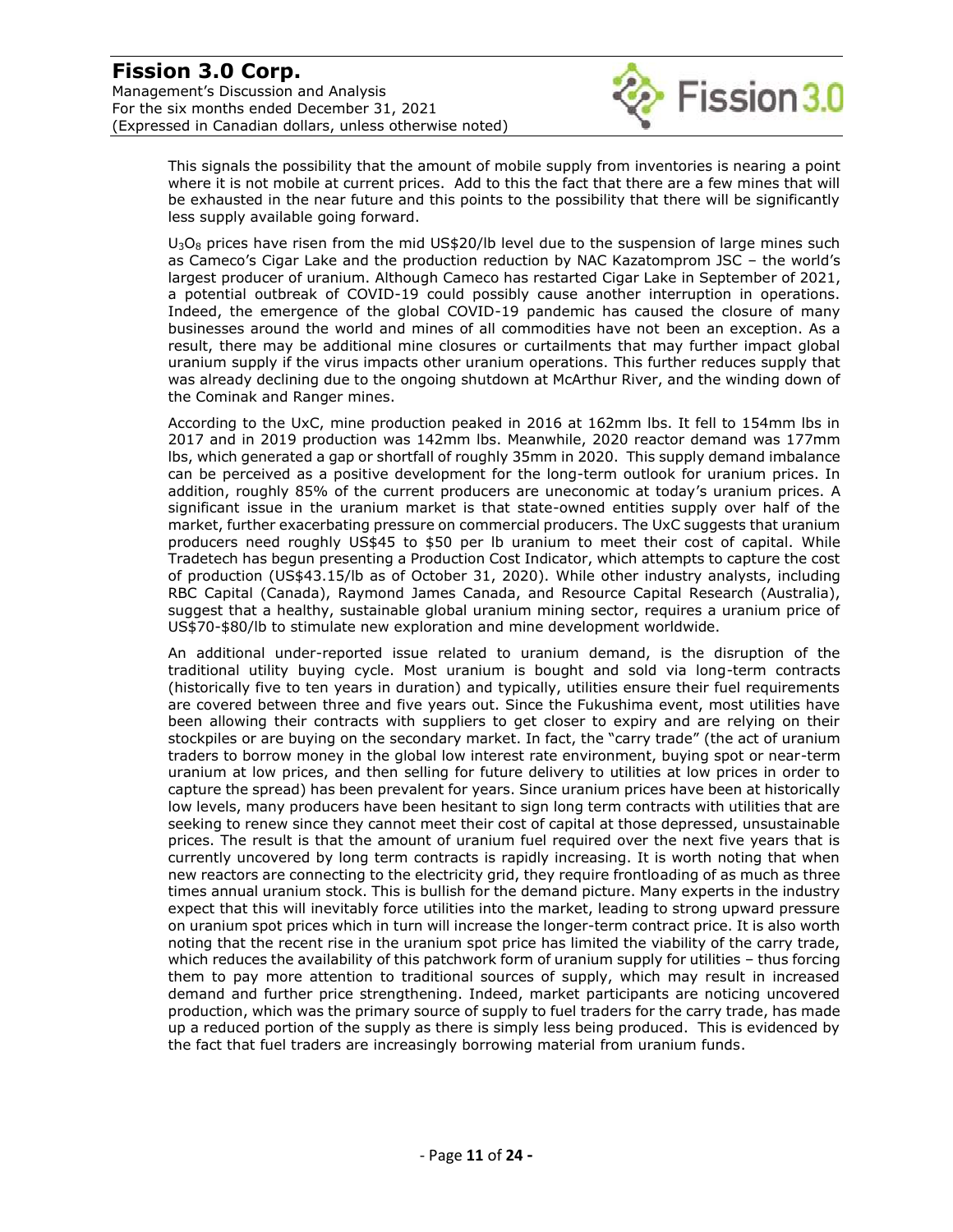

#### **Uranium outlook (continued)**

Additionally, with its ongoing shutdown of McArthur River and prior suspension of Cigar Lake, Cameco will continue to have to buy significant pounds in the spot market. As of its most recent quarterly update, Cameco claims that it is the world's largest purchaser in the spot market and has acquired over 50mm lbs from the spot market to date.

• *Uranium demand/supply fundamentals (continued)*



*(Source: EIA, Euratom - Future contract coverage rates)*

• *Emerging Demand – Small Modular Reactors*

An emerging source of demand is the rising prominence of Small Modular Reactors ("SMR"). These relatively pint-sized reactors provide less than 300 MWe and are designed to be implemented quickly, require a small footprint, and can be deployed in areas that required power without much infrastructure such as in the Arctic, and other remote locations. In the United Kingdom, Rolls-Royce has announced that it is building up to 16 SMRs aided by a £200mm investment by the country. In Canada, there are 12 different models before Canadian regulators seeking approval.

• *China – driver of demand*

China has the most aggressive growth plans for nuclear. With only 4.9% of power generation currently met by nuclear power and a target of 20% non-fossil fuel generation by 2030, there is a significant reactor build required of approximately 500% of current capacity. According to research by the Chinese Ministry of Education and Tianjin University, China, within the 2018 Optimal Power Paper, nuclear energy is now the lowest cost source of electricity generation in China. Consequently, there are currently 14 nuclear power plants under construction in China, all scheduled for completion between 2020 and 2021, in addition to the 48 in operation.

China's current domestic uranium production accounts for less than 25% of its annual requirements resulting in increased imports and stockpiling as it does not sell its domestic supply to the market but, rather consumes it in its reactors. In 2010, Cameco signed the first of two long-term contracts with Chinese-owned utilities for the delivery of uranium. Additional longterm demand is anticipated from other Asian countries, most notably India and South Korea as they expand their planned nuclear build-out. In 2015, Cameco signed its first contract with India to supply 7.1 million lbs of uranium concentrate through to 2020. CGN Mining's offtake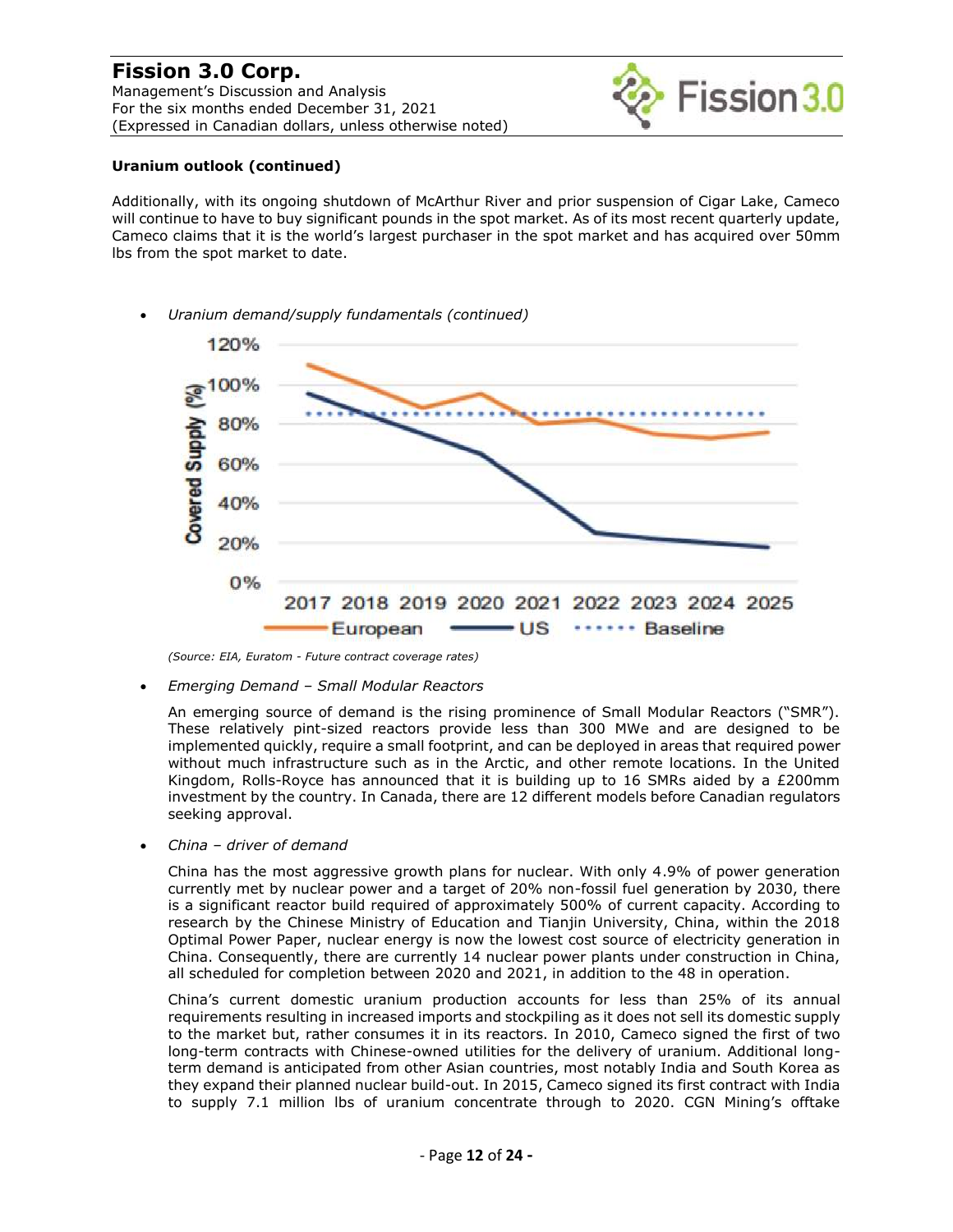

agreement with Fission Uranium is also highly significant as it highlights that China is moving to further secure its long-term uranium supply chain.

China's commitment to combatting air pollution is evident with nuclear energy benefitting as a zero carbon emissions power generation source. As the below chart depicts, at its lowest point nuclear represented 2% share of Chinese power generation, however that figure has been rising and in the last few months in 2018 it spiked to 5%. This production is coming at the expense of carbon emitting coal fired generation.



Figure 1. Share of nuclear power in China's electricity generation mix

*(Source: Citi Research - China's power generation)*

#### • *Japanese nuclear reactor fleet and uranium stockpiles*

Following the Fukushima event in March 2011, Japan shut down all of its nuclear reactors, pending new safety regulations, legislation, and inspections. A new nuclear regulator was established, and after considerable delay, Japan's nuclear operators were given permission to apply to restart its reactors. This has been among the biggest drags on prices and sentiment in the uranium market. Market participants, specifically producers and issuers, have been adversely affected from this uncertainty as well as the delay in getting reactors restarted.

However, we continue to see improvements. Japan is currently operating a total of nine reactors, of which two were first restarted in 2015 and seven more have restarted since. A further 18 reactors are currently in the restart approval process with 16 of them already clearing government requirements for restart. This is in addition to the two reactors under construction and nine new reactors being planned or proposed. With reactors coming back online and plans to develop new ones, we view this as a positive development to the psyche of the market and the long-term outlook for nuclear power.

To provide context, Japanese nuclear power generation in 2010 represented 25% of the country's total grid. By 2016 that number was reduced to 2% due to Fukushima. However, plans are to increase nuclear back to 20-22% by 2030.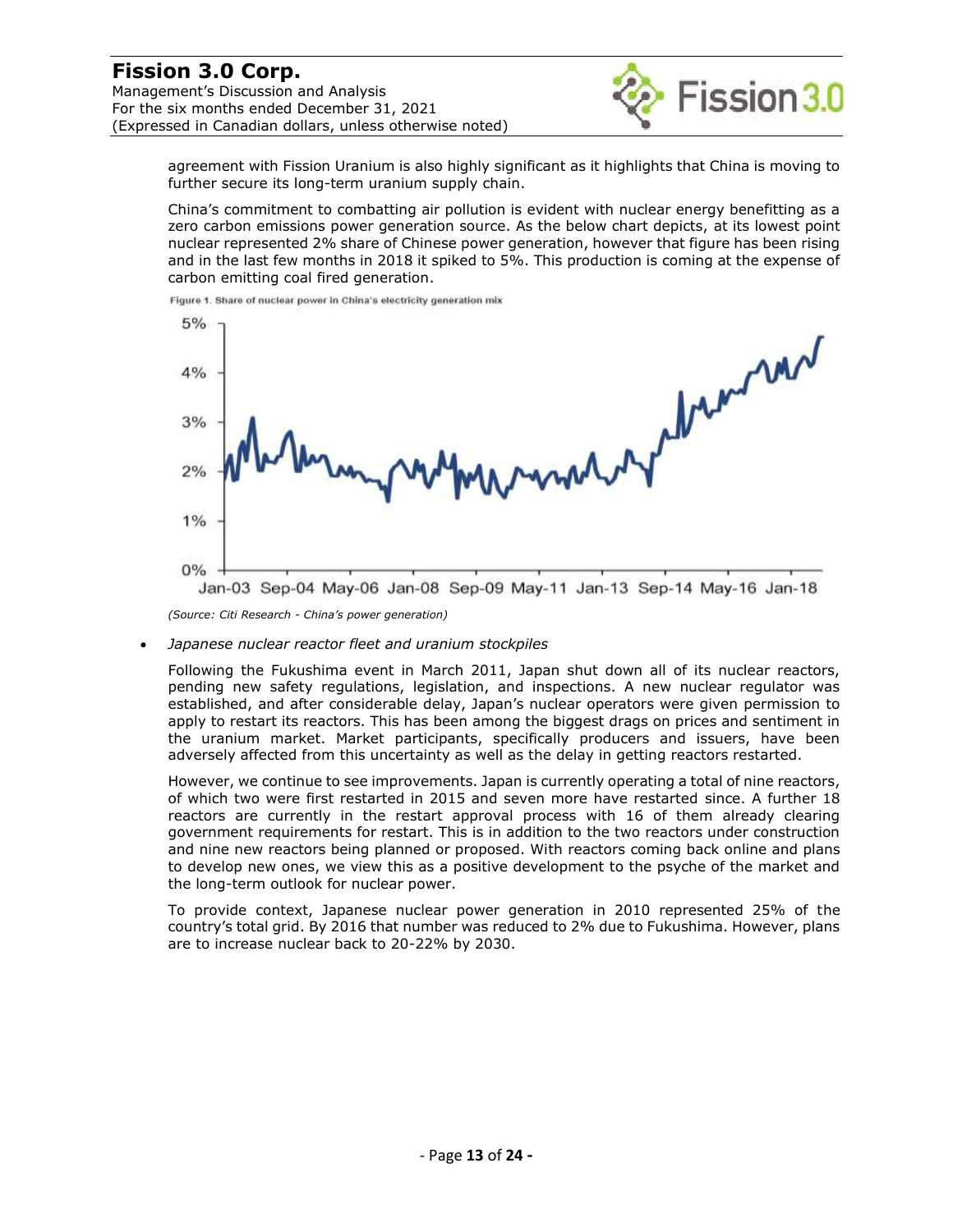

# **Uranium outlook (continued)**

While the first wave of reactor restarts in Japan is not expected to immediately increase uranium demand as they would likely draw from existing inventory, it should increase confidence that Japan's utility companies most likely will not sell their uranium fuel stockpiles into the market. The potential for this estimated 90 million lbs of uranium to enter the spot market has been viewed as a significant threat to uranium prices since 2011 and analysts believe it has been a major factor in suppressing the buying cycle, utilities procuring supply contracts, and ultimately the price of uranium. However, it should be noted that at least some of this inventory is in the form of fabricated fuel assemblies. Fuel assemblies are generally reactor-specific and can not be simply purchased and plugged into another reactor that it was not designed for. As such, any purchaser of these assemblies would need to also factor in the cost and time of disassembling and refabricating these assemblies. With uranium prices continuing to be below the marginal cost of production for many producers, it may be better for utilities to acquire uranium through the primary supply chain as opposed to acquiring another utility's inventory.

As a direct result of low uranium prices, Cameco, the largest commercial producer of uranium announced in April 2016 that it was suspending production at its Rabbit Lake uranium mine in Saskatchewan and placing the facility into "care and maintenance". It was estimated by Cantor Fitzgerald that this removed 3% of the uranium available to the spot market and showed a strong trend that producers are acting to limit production worldwide. In November 2017, Cameco announced the temporary closure of the McArthur River mine and Key Lake processing facility. The McArthur River mine was the largest uranium mine in the world and its closure removed an estimated 7% of primary production for 2018.

In July 2018, Cameco announced it would layoff approximately 700 employees and shut down production at its McArthur River and Key Lake mine sites indefinitely due to a weak uranium market. This material announcement from an industry leader likely aided in the subsequent increase in uranium spot prices during the latter half of 2018. In 2020, Cameco announced the suspension of its Cigar Lake mine due to concerns over COVID-19. This removed about 18mm lbs. of U3O8 or approximately 13% of 2019 production. The Cigar Lake mine was restarted in September 2020 as the company navigates operating the mine during the era of COVID.

In addition to Cameco's production curtailments, Kazatomprom has also cut its production guidance. This follows a period in which several new projects have been categorized as uneconomic. Worldwide projects cancelled or deferred since 2012 include: Yeelirrie and Kintyre in Australia (Cameco), Trekkopje in Namibia (AREVA), Imouraren in Niger (AREVA) and the Olympic Dam expansion in Australia (BHP). In 2020, due to measures to combat the COVID-19 pandemic, Kazatomprom announced reduced production guidance that was 10.4 mm lbs. of U3O8 (or roughly 18%) less than its prior outlook. In its Q3/20 market update, Kazatomprom estimated that total global production would be approximately 14% lower than 2019 due to the uncertainty caused by the pandemic and low uranium price environment.

In May 2019, Orano Canada confirmed the closure of its Cominak mine in Niger and cited "very low price conditions" as the reason. It also announced the suspension of production from its McClean Lake Mill in March 2020 in response to the COVID-19 pandemic. Energy Resources of Australia's Ranger mine closed in January 2021.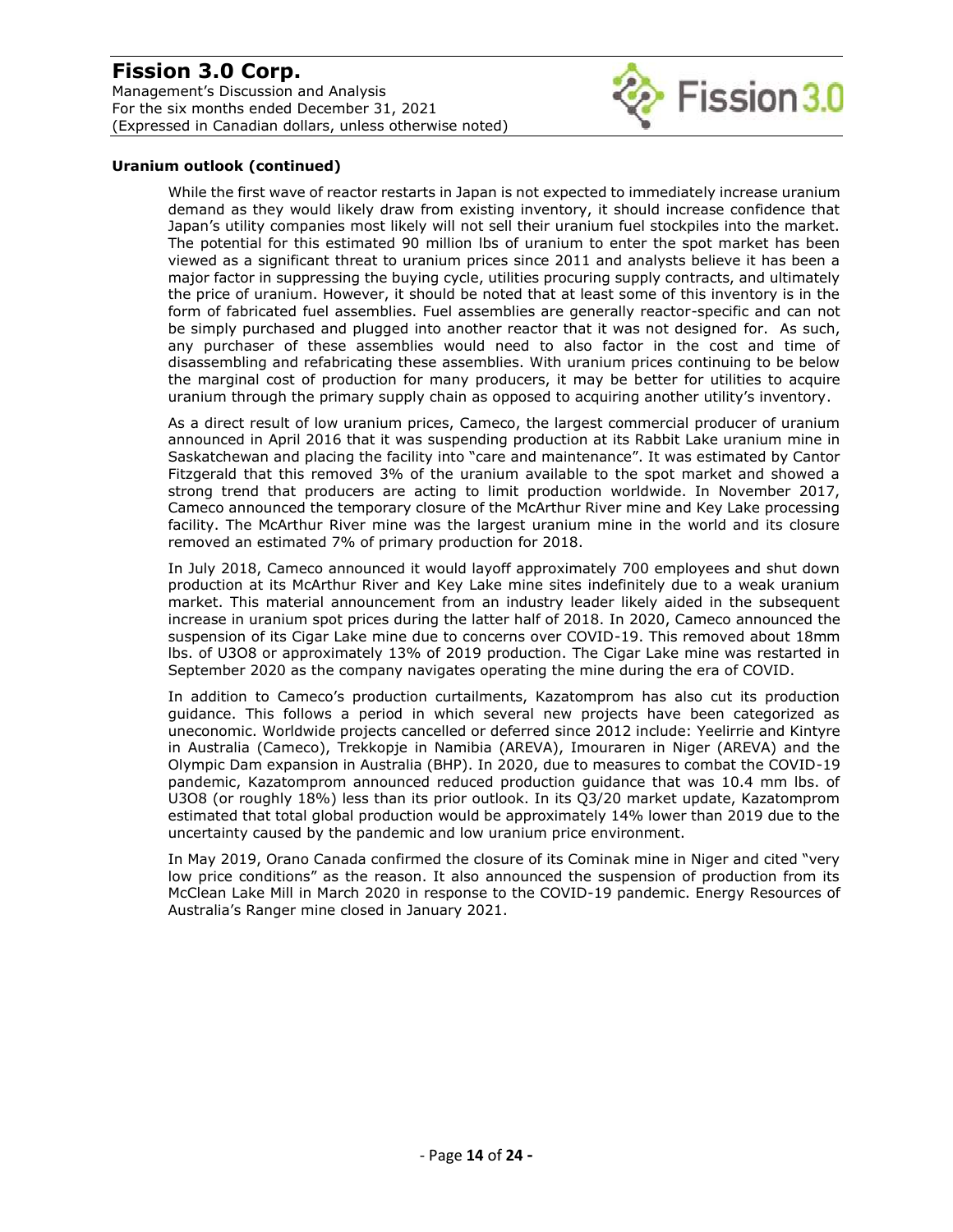

# **Uranium outlook (continued)**

• *Supply deficits* 

Increasing the pressure on medium to long term supply is the lengthy period (approximately ten years on average) and capital costs required to take a uranium project from discovery to production. At the October 2019 NEI Conference, a prominent uranium hedge fund illustrated that the total capital costs of nine greenfield projects will require US\$4.6 billion dollars of capital to build their respected mines. COVID-19 related issues have led to planned future production reductions such as Kazatomprom's earlier announcement that it would produce 20% less than original forecast in 2022 (approximately 14.3 mm lbs). With many projects stalled or abandoned, analysts believe that a growing supply/demand imbalance may be difficult to deal with once secondary supplies can no longer meet rising demand which started to happen in 2018. This increases the attractiveness of assets that have the potential to be taken into production in stable political jurisdictions and at a lower operating cost. Such projects have similar characteristics to Fission Uranium's Triple R deposit: high-grade, shallow, in basement rock and in a stable jurisdiction.

It is also notable to highlight that both Kazatomprom and Cameco have become active as buyers in the uranium spot market as both move to obtain enough material to fulfill contracts that are no longer being met by their respective mines. In its Q3/20 Operations and Trading Update, Kazatomprom noted that its 2020 and 2021 inventory levels are expected to fall below target levels of six to seven months and that it, "will not be possible to compensate for production losses in these periods". Similarly, Cameco has been an active purchaser in the spot market for quite some time now. This flipping of roles of the world's two largest producers from adding to global inventory levels to being buyers in the spot market may have a significant impact to the overall supply and demand environment for uranium.

Recently, conflict between the United States and Iran has resulted in accusations of Iran breaking the 2015 agreement that limited its nuclear program, taking the first step toward reimposing United Nations sanctions. The European countries started the clock on what is anticipated to be 60 days of negotiations with Iran about coming back into full compliance with the nuclear deal. If they cannot resolve their dispute under the agreement, the United Nations could revive sanctions on Iran that had been suspended, including an arms embargo.

• *United States of America*

In July 2018, the U.S. Government announced a probe into whether U.S. uranium imports are a threat to national security. The U.S. Government was also threatening to issue tariffs on U.S. uranium imports, similar to what it has already done in other industries such as steel. U.S. nuclear power generators urged the federal government against acting in a dispute against imported uranium, arguing tariffs or quotas would increase costs for the struggling industry and possibly cause some reactors to shut. The U.S. Department of Commerce subsequently launched a "Section 232" investigation into uranium imports following complaints by two U.S. uranium mining companies, Ur-Energy Inc and Energy Fuels Inc, that subsidized foreign competitors have caused them to cut capacity and lay off workers.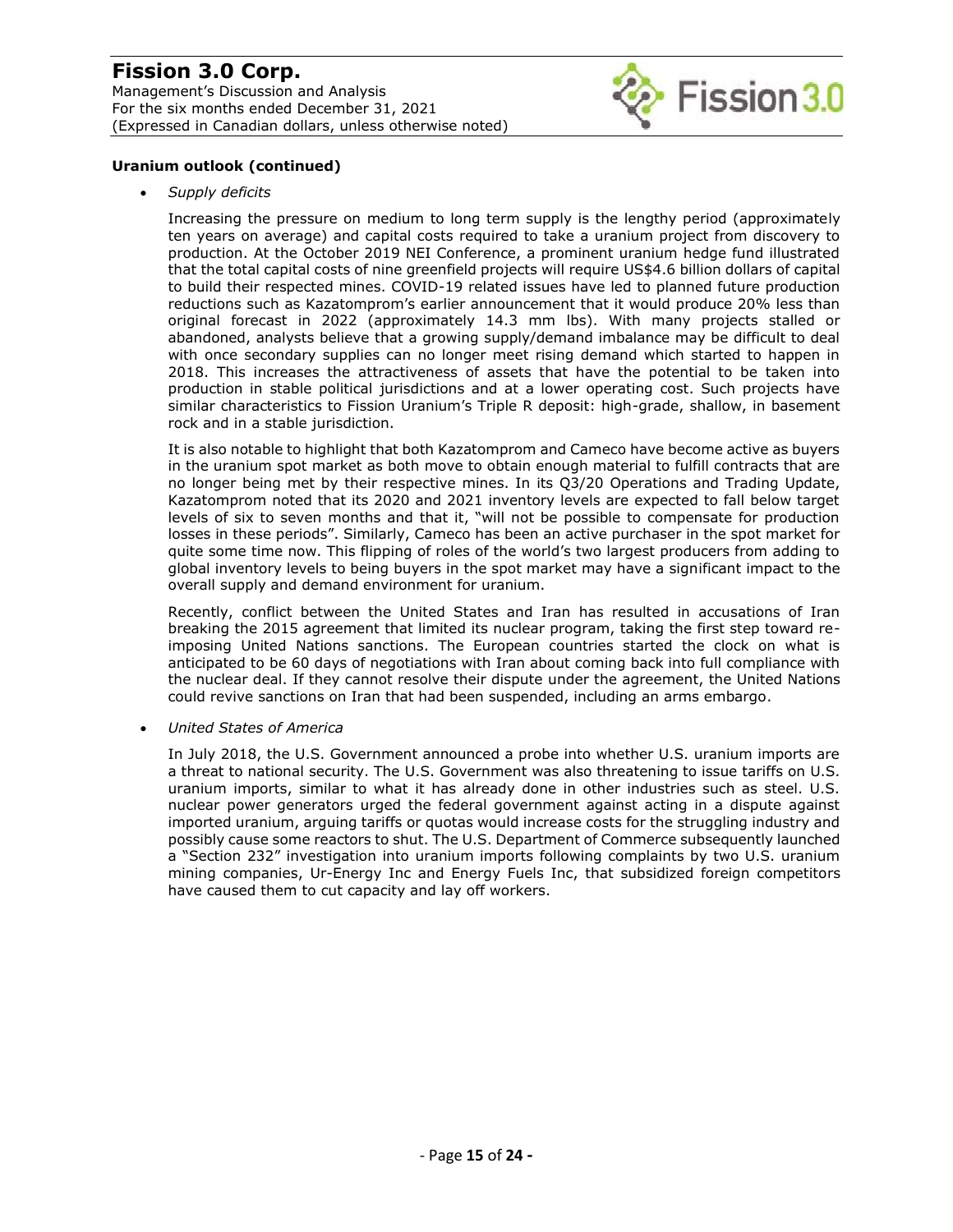

# **Uranium outlook (continued)**

• *Supply disruption concerns*

In July 2019, U.S. President Trump announced that additional study was necessary beyond the Secretary of Commerce's findings that uranium imports threaten to impair the national security of the United States as defined under Section 232 of the Act. Although he did agree that the Secretary's findings raise significant concerns regarding the impact of uranium imports on the national security with respect to domestic mining. Thus, the President established a Nuclear Fuel Working Group ("NFWG") to examine the current state of domestic nuclear fuel production to reinvigorate the entire nuclear fuel supply chain in July 2019. The Nuclear Fuel Working Group had 90 days to submit its recommendations however, on October  $11<sup>th</sup>$ , 2019, the U.S. President delayed the report a further 30 days. In April 2020, the NFWG issued a report that included recommendations such as the establishment of a US\$150mm budget to build a domestic uranium reserve, to leverage American technological innovation, R&D, etc. to regain American nuclear energy leadership; and to move into markets currently dominated by Russian and Chinese State Owned Enterprises and recover its position as the world leader in exporting best-in-class nuclear energy technology. Notably, the uranium reserve has recently garnered bipartisan support and has been included in the Senate's Appropriations committee for the 2020- 2021 fiscal year. We view the report as a positive for the global uranium industry as it does not close the world's largest consumer of uranium from non-domestic sources. More importantly, it removes the uncertainty connected to this report as market participants were unclear on what direction it would take and whether it would have negative consequences.

The U.S. and Russia also recently agreed on a revised Russian Suspension Agreement ("RSA") that further removed uncertainty with respect to the amount of uranium and conversion product can be imported from Russia into the U.S. While the agreement does grandfather in a substantial amount of material into the U.S. in the near-term, it has created certainty and some control on the amount of material that can be imported through 2040. Demand for uranium beginning in 2022 and onwards can be seen in the market as the result of this agreement.

Currently in the U.S., there are 94 operating reactors and, it is important to note, nuclear reactors supply about 20 percent of U.S. base load electricity, according to the Nuclear Energy Institute. Despite the headlines of reactors shutting down, it is notable that there are two reactors currently under construction and 21 more in the planned or proposed stage. The Department of Energy is also pushing for a change in Federal Energy Regulatory Commission rules to properly compensate nuclear power for its reliability and resilience, thereby protecting the stability of the U.S. grid. Uranium is also used in the U.S. nuclear arsenal and powers the Navy's nuclear aircraft carriers and submarines. The nuclear industry said a diverse uranium supply is essential to keep that power flowing.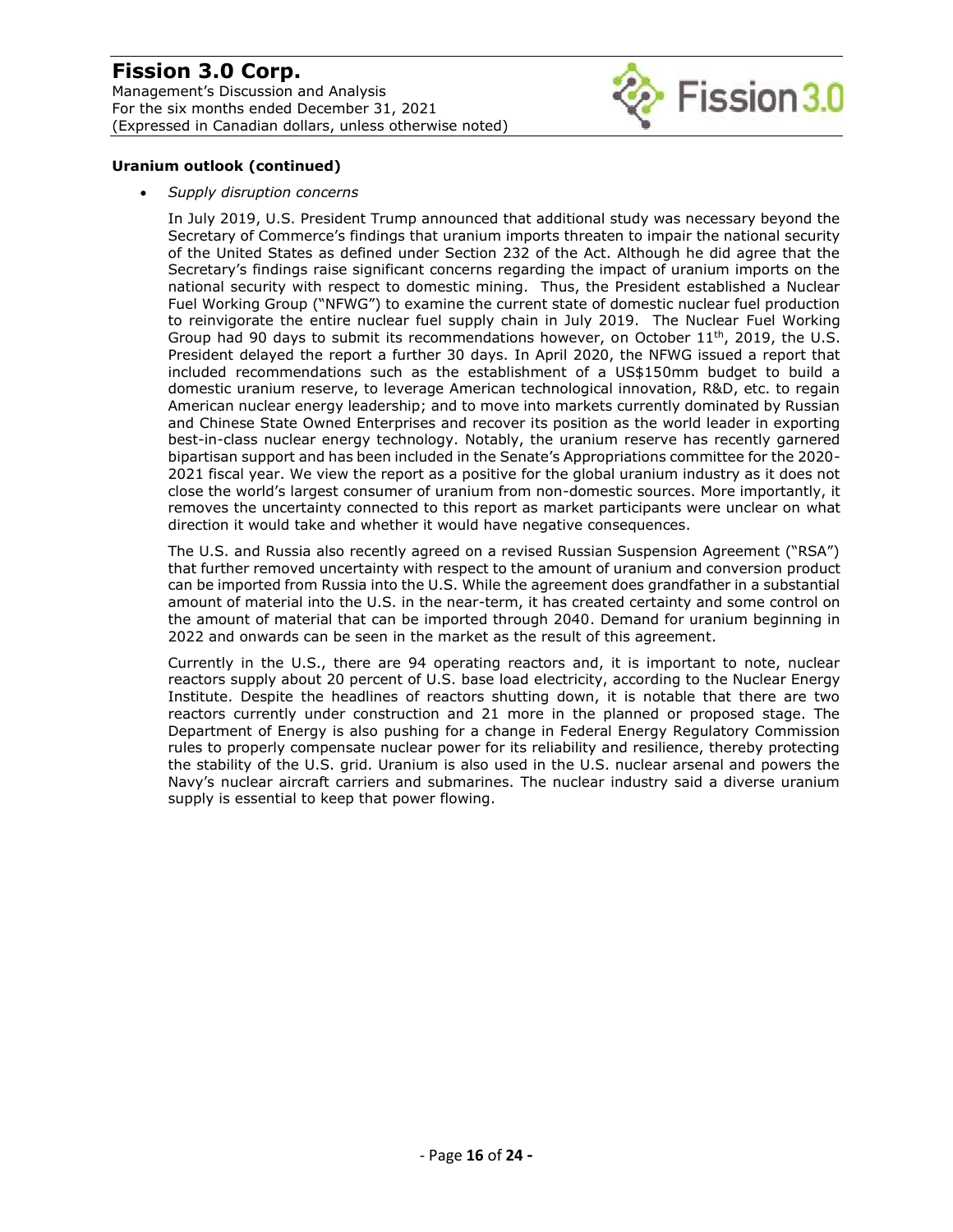

#### **Uranium outlook (continued)**

• *Security of Supply*

It should be noted that utilities do not view all sources of uranium supply equally. Since uranium for reactor operation is not a substitutable, it is imperative for utilities to have a secure source of material. As such, utilities do not view the spot market as a primary source of supply of uranium but instead more as an augmentative source. Extrapolating this concept further, material sourced from high cost operations in unstable jurisdictions would also be low on the security of supply totem pole. Fission's Triple R deposit is a world-class, high grade deposit with low estimated operating costs, located in the safest uranium producing jurisdiction in the world.

Moreover, a by-product of the Section 232/NFWG and RSA processes, the source of the material is now an increasingly important consideration for many utilities as state rules may prohibit the procurement of uranium from embargoed or restricted countries. Triple R's location in Canada places material sourced from it in the most widely accepted category of material.

• *Summary*

The uranium market is showing signs of emerging from what has been a multi-year trough period as some of the world's largest miners have suspended or reduced production due to the COVID-19 pandemic and the removal of the uncertainty overhang caused by the NFWG. Inventories continue to be drawn down, conversion and SWU prices have increased, at a time when major players are cutting primary production. All this amongst a backdrop of geopolitical tensions including possible government intervention. The backdrop is bullish for the uranium sector, for those situated in safe mining jurisdictions that host high grade, shallow uranium deposits*.*



• *Uranium market*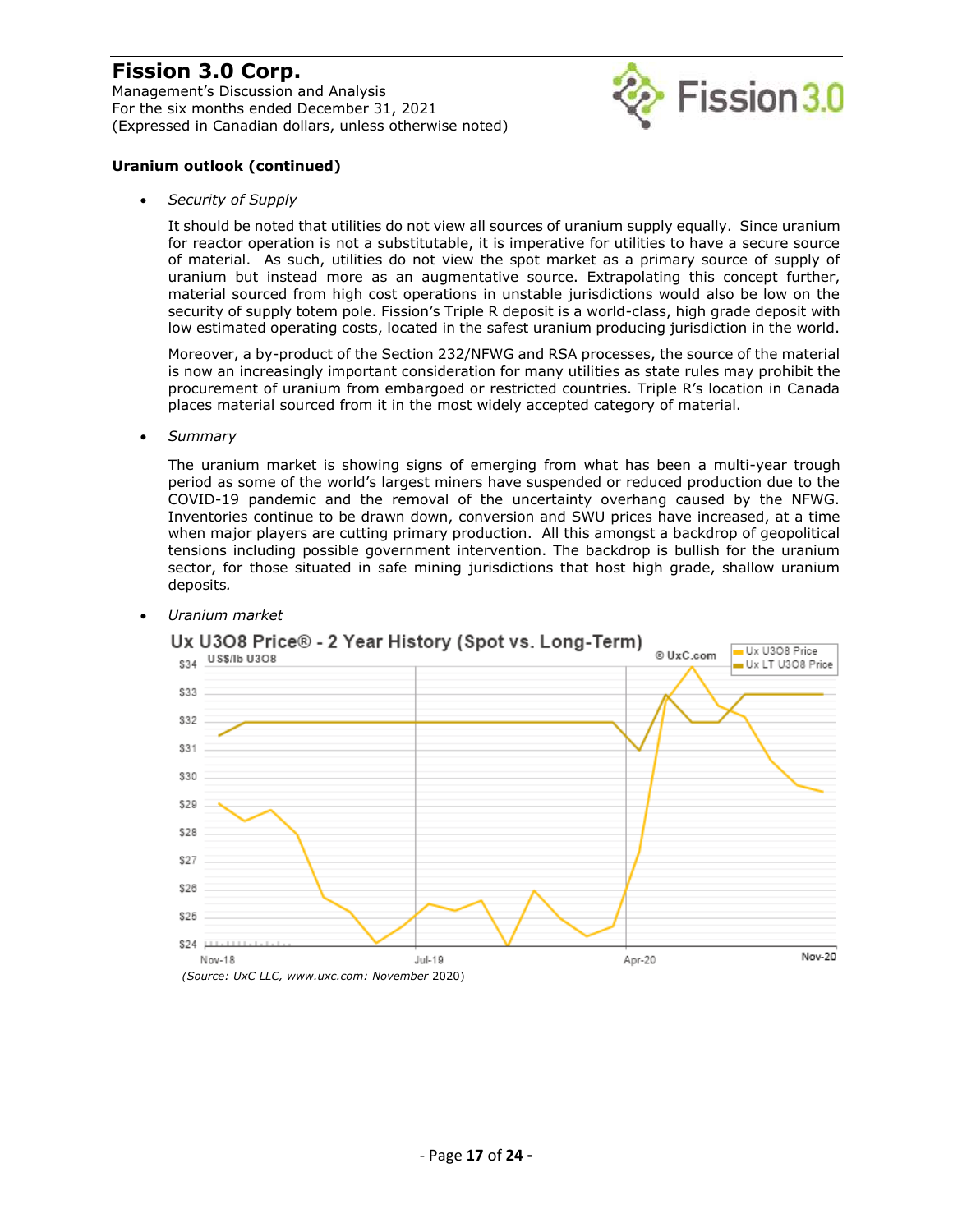# **Fission 3.0 Corp.**

Management's Discussion and Analysis For the six months ended December 31, 2021 (Expressed in Canadian dollars, unless otherwise noted)



#### **Selected annual information**

The financial information presented below for the current and comparative periods was derived from financial statements prepared in accordance with IFRS and is expressed in Canadian dollars.

|                                         | 2021       | 2020        | 2019        |
|-----------------------------------------|------------|-------------|-------------|
|                                         |            | \$          |             |
| Net loss                                | (828, 642) | (4,594,507) | (2,471,547) |
| Total assets                            | 13,435,587 | 11,659,256  | 16,347,771  |
| <b>Current liabilities</b>              | 73,284     | 92,118      | 481,696     |
| Deferred income tax liability           |            |             | 18,301      |
| Shareholders' equity                    | 13,362,303 | 11,567,138  | 15,847,774  |
| Basic and diluted loss per common share | (0.00)     | (0.03)      | (0.02)      |

#### **Summary of quarterly results**

The financial information presented below for the current and comparative periods was derived from annual financial statements prepared in accordance with IFRS or interim financial statements prepared in accordance with IFRS applicable to the preparation of interim financial statements, *IAS 34, Interim Financial Reporting*.

|                                | December 31<br>2021 | September 30<br>2021 | June 30<br>2021 | March 31<br>2021 |
|--------------------------------|---------------------|----------------------|-----------------|------------------|
|                                | \$                  | \$                   | \$              | \$               |
| Exploration and                |                     |                      |                 |                  |
| evaluation assets              | 11,405,196          | 11,600,277           | 11,598,075      | 11,584,975       |
| Working capital                | 16,814,831          | 9,351,388            | 1,764,228       | 811,372          |
| Net loss                       | (2,711,947)         | (586, 127)           | (209, 569)      | (158, 704)       |
| Net loss per share             |                     |                      |                 |                  |
| basic and diluted              | (0.01)              | (0.00)               | (0.00)          | (0.00)           |
|                                | December 31<br>2020 | September 30<br>2020 | June 30<br>2020 | March 31<br>2020 |
|                                | \$                  | \$                   | \$              | \$               |
| Exploration and                |                     |                      |                 |                  |
| evaluation assets              | 11,569,620          | 11,548,156           | 11,517,457      | 14,875,891       |
| Working capital (deficiency)   | 511,322             | 739,001              | 46,588          | 177,523          |
| Net loss<br>Net loss per share | (215, 712)          | (244,657)            | (3,382,015)     | (361, 822)       |
| basic and diluted              | (0.00)              | (0.00)               | (0.02)          | (0.00)           |

Net loss in the current period increased primarily to stock option grants and resulting significant increase in stock-based compensation expense over the prior period. In addition, the Company increased its overall marketing and advertising spending. Office, professional and consulting fees increased as a result of increased operational activity for the period. Net loss for future periods will increase with ramp up of operations through 2022 and 2023.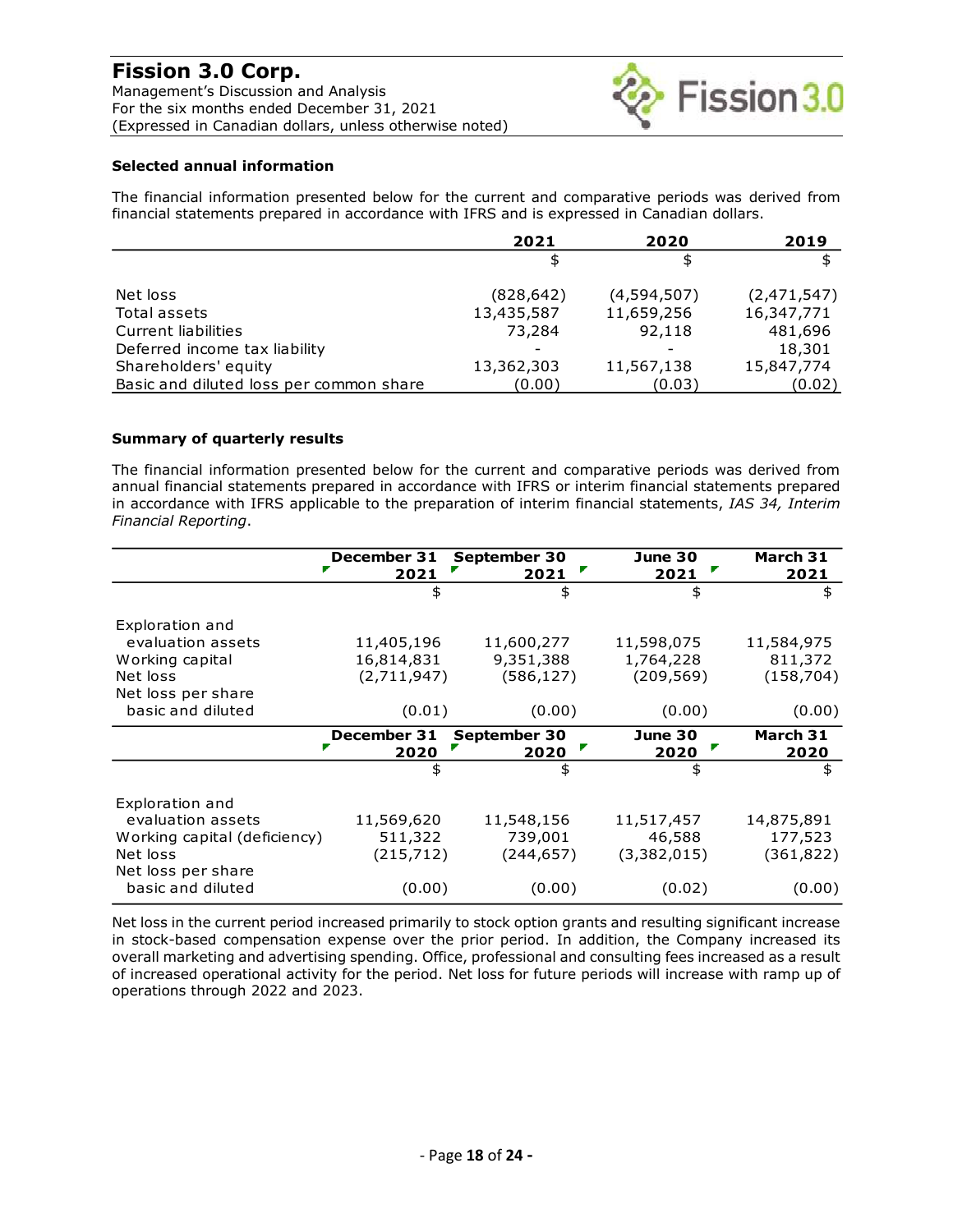

#### **Results of operations**

The expenses incurred by the Company are typical of junior exploration and development companies that do not have established cash flows from mining operations. Changes in these expenditures from quarter to quarter are impacted directly by non-recurring activities or events.

#### *Comparison of the three and six months ended December 31, 2021*

The Company had a net loss of \$2,711,947 and 3,298,074 net less compared to a net loss of \$215,712 and net loss of \$460,369 for the comparable prior periods. The change in net loss is primarily attributable to the following factors:

- Consulting and directors' fees and wages and benefits increased due to increased operating activity.
- Share-based compensation increased due to option grants in the current period.
- Office and administration increased to support overall ramp up of operations.
- Public relations and communication increased as a result of increasing shareholder awareness of the Company's activities.
- Professional fees increased to support overall ramp up of activity including legal work for the Traction option agreements.

#### **Liquidity and capital resources**

Fission 3.0 is an exploration and evaluation stage company and has not yet determined whether its exploration and evaluation assets contain ore reserves that are economically recoverable. Recoverability of amounts shown for exploration and evaluation assets, including the acquisition costs, is dependent upon the existence of economically recoverable reserves, the ability of the Company to obtain necessary financing to complete the development of those reserves and upon future profitable production.

The consolidated financial statements have been prepared on the basis of accounting principles applicable to a going concern which assumes that the Company will be able to realize its assets and discharge its liabilities in the normal course of business for the foreseeable future. The Company's ability to continue as a going concern is dependent upon its ability to fund its operations through equity financing, joint ventures, option agreements or other means. As at December 31, 2021 the Company had cash and cash equivalents of \$9,310,083 and a working capital balance of \$9,351,388. Management estimates that the Company has sufficient funds to maintain its operations and activities for the upcoming year. The Company has no exploration agreements that require it to meet certain expenditures.

#### *Private placements*

#### *December 22, 2021*

The Company closed a private placement for gross proceeds of \$8,587,353 comprising:

- 17,043,642 units of the Company (each, a "Unit") at a price of C\$0.21 per Unit for gross proceeds of C\$3,579,164 from the sale of Units;
- 16,373,732 flow-through units of the Company (each, a "FT Unit") at a price of C\$0.23 per FT Unit for gross proceeds of C\$3,765,958 from the sale of FT Units; and
- 4,283,552 FT Units to be sold to charitable buyers (each, a "Charity FT Unit" and together with the Units and FT Units, the "Offered Units") at a price of C\$0.29 for gross proceeds of C\$1,242,230 from the sale of Charity FT Units.

Each Unit issued pursuant to the Offering is comprised of one common share of the Company (each, a "Unit Share") and one common share purchase warrant (each whole warrant, a "Warrant"). Each FT Unit is comprised of one common share of the Company to be issued as a "flow-through share" within the meaning of the Income Tax Act (Canada) (each, a "FT Share") and one half of one Warrant. Each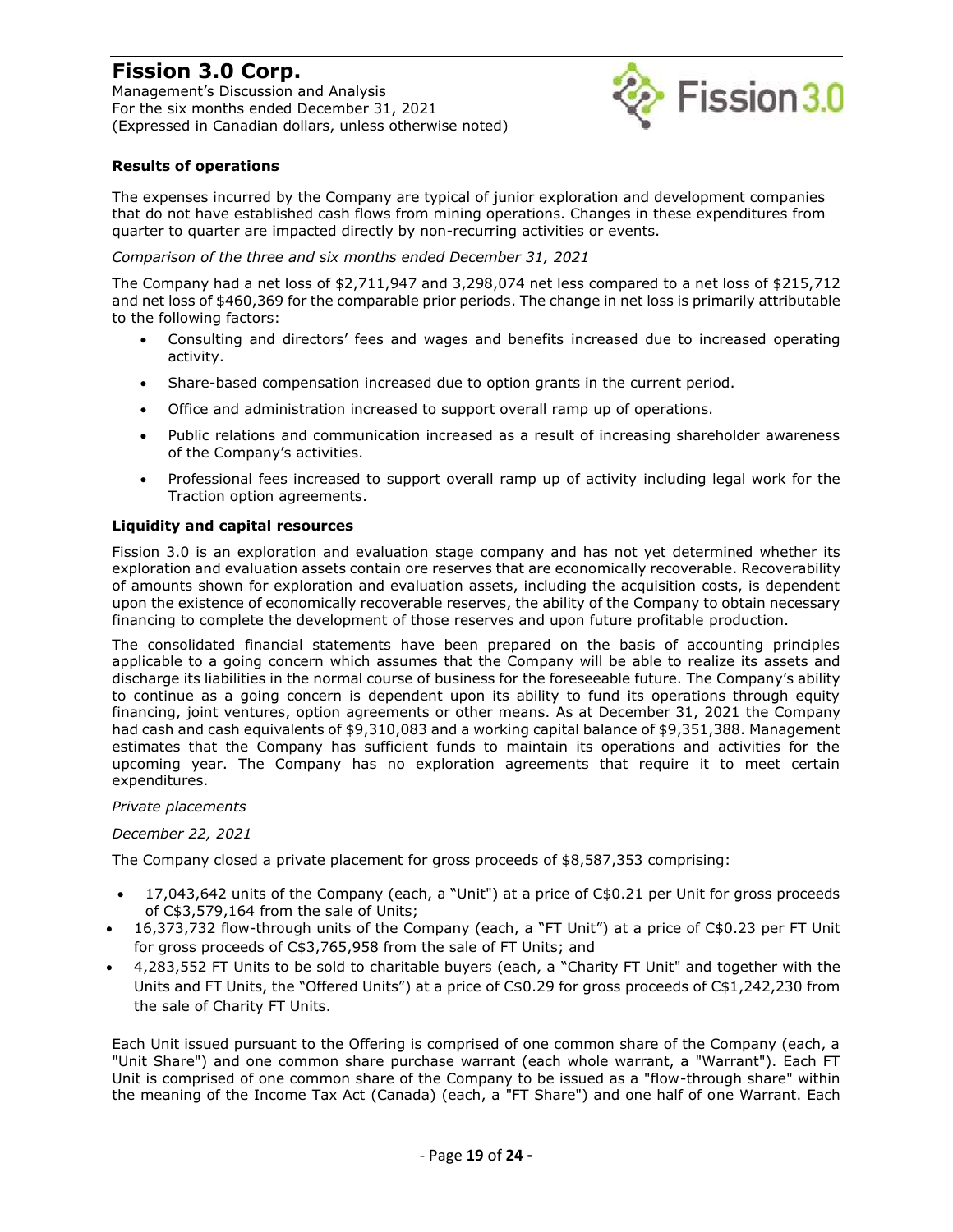

Charity FT Unit is comprised of one FT Share and one Warrant. Each whole Warrant entitles the holder to purchase one common share of the Company (each, a "Warrant Share") at a price of C\$0.26 at any time on or before December 22, 2023. The Company paid a cash finders fee of \$416,571 and issued 1,774,014 broker warrants exercisable for two years at a price of \$0.21 per share.

On September 29, 2021, the Company closed a private placement for gross proceeds of \$8,000,026 comprising of:

- 24,690,038 Units ("Unit") at a price \$0.13 per Unit for gross proceeds of \$3,209,705;
- 20,113,619 Flow-Through Units ("FT Unit") at a price \$0.145 per FT Unit for gross proceeds of \$2,916,475; and
- 10,769,232 Flow-Through Units sold to a charitable buyer ("Charity FT Unit") at a price of \$0.174 for gross proceeds of \$1,873,846.

Each Unit issued pursuant to the offering is comprised of one common share of the Company and one half of one common share purchase warrant. Each FT Unit and Charity FT Unit is comprised of one common share of the Company to be issued as a "flow-through share" and one half of one warrant. Each whole warrant entitles the holder to purchase one common share of the Company at a price of \$0.20 at any time on or before September 29, 2023. The Company paid cash finders fees of \$450,850 plus \$71,000 expenses in connection with this private placement. The Company also issued 3,106,853 broker warrants. Each broker warrant entitles the holder thereof to purchase one common share of the Company at a price of \$0.13 at any time on or before September 29, 2023. Subscriptions receivable of \$240,000 were received on October 5, 2021.

On June 24, 2021, the Company completed a non-brokered private placement of 11,954,831 units at a price of \$0.10 per unit for gross proceeds of \$1,195,483. Each unit consists of one common share and one-half common share purchase warrant. Each share purchase warrant is exercisable into one common share at \$0.15 per warrant for a period of 24 months from the date of issuance. The gross proceeds from the private placement were allocated between the common shares and warrants based on their relative fair value. The Company paid finders' fees of \$33,600 in connection with this private placement.

The fair value of the common shares was determined based on the closing trading price on June 24, 2021 and the fair value of warrants was determined using the Black-Scholes pricing model. A total of \$914,868 was recorded in share capital in relation to the common shares and \$280,615 was recorded in other capital reserves in relation to the warrants. The fair value of the warrants was determined using the Black-Scholes pricing model using the following assumptions: a volatility of 108.99%; risk-free interest rate of 0.42%; expected life of 2 years; and a dividend rate of 0%. A total of \$7,886 was reclassified from unit issuance costs to other capital reserves for the proportionate share of warrants in the units issued.

On August 18, 2020, the Company completed a non-brokered private placement of 20,000,000 units at a price of \$0.05 per unit for gross proceeds of \$1,000,000. Each unit consists of one common share and one common share purchase warrant. Each share purchase warrant is exercisable into one common share at \$0.06 per warrant for a period of 24 months from the date of issuance. The gross proceeds from the private placement were allocated between the common shares and warrants based on their relative fair value. The Company paid finder's fees of \$19,450 plus \$30,622 expenses.

The fair value of the common shares was determined based on the closing trading price on August 18, 2020 and the fair value of warrants was determined using the Black-Scholes pricing model. A total of \$611,083 was recorded in share capital in relation to the common shares and \$388,917 was recorded in other capital reserves in relation to the warrants. The fair value of the warrants was determined using the Black-Scholes pricing model using the following assumptions: a volatility of 113.02%; risk-free interest rate of 0.28%; expected life of 2 years; and a dividend rate of 0%. A total of \$19,473 was reclassified from issuance costs to other capital reserves for the proportionate share of financing costs related to the unit warrants issued.

The Company issued 12,971,667 common shares for the exercise of warrants and options at a price between \$0.06 and \$0.15 per share for gross proceeds of \$1,449,200.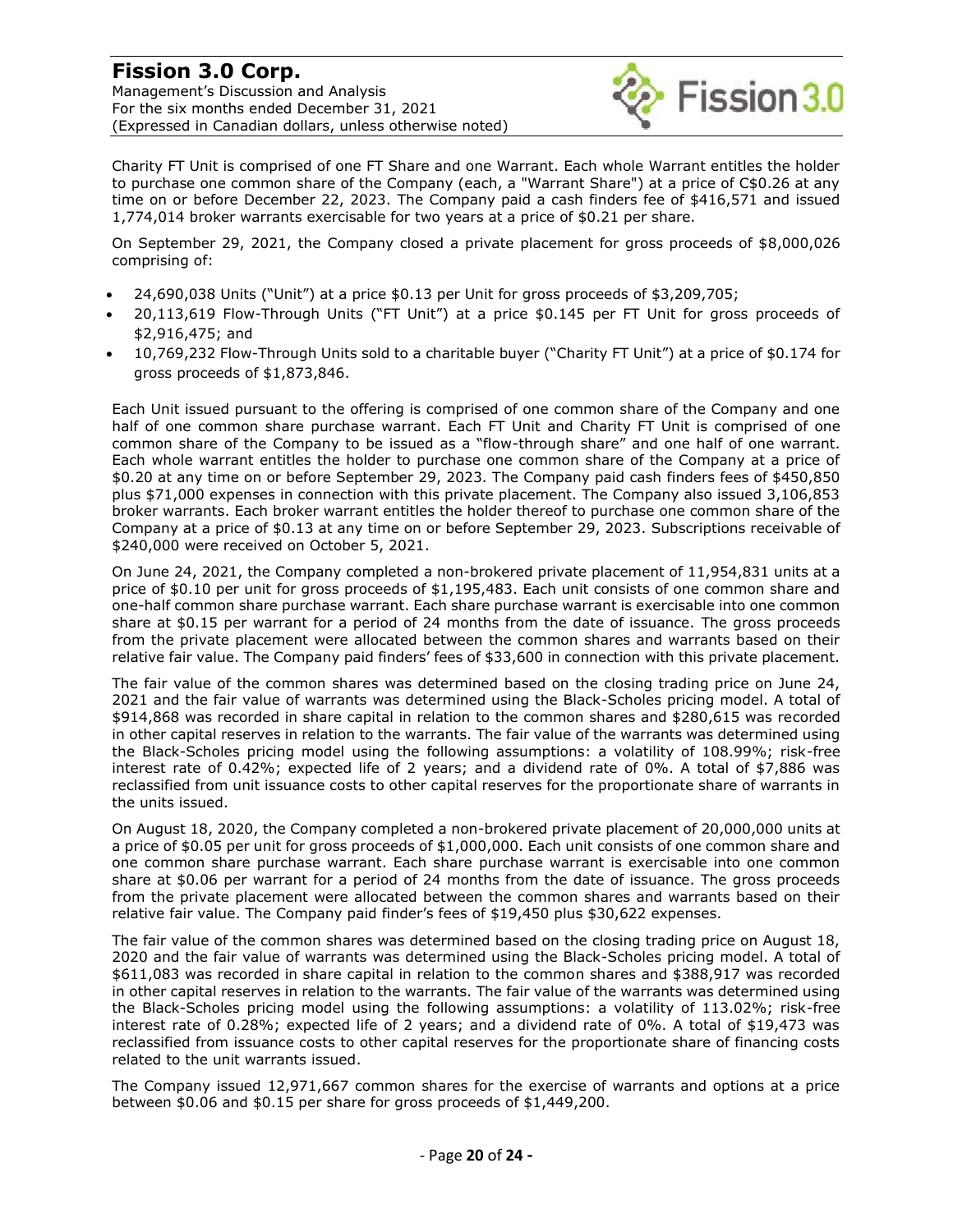

*Cash flow for the three and six months period ended December 31, 2021:*

Cash and cash equivalents for the period ended December 31, 2021 increased from \$1,694,948 to \$17,143,675 primarily as a result of:

- Gross proceeds related to the non-brokered private placements was \$16,587,379.
- Net proceeds from warrants exercised was \$1,449,200.

# **Related party transactions**

The Company has identified the CEO, COO, CFO, VP Exploration, and the Company's directors as its key management personnel.

|                                                                                                                                                                                 | <b>Period Ended</b> |                           |  |
|---------------------------------------------------------------------------------------------------------------------------------------------------------------------------------|---------------------|---------------------------|--|
|                                                                                                                                                                                 |                     | December 31, December 31, |  |
|                                                                                                                                                                                 | 2021                | 2020                      |  |
|                                                                                                                                                                                 | \$                  | \$                        |  |
| Compensation costs                                                                                                                                                              |                     |                           |  |
| Wages, consulting and directors fees<br>paid or accrued to key management<br>personnel and companies controlled<br>by key management personnel                                  | 229,412             | 143,321                   |  |
| Share-based compensation pursuant to<br>the vesting schedule of options granted<br>to key management personnel                                                                  | 442,120             | 14,870                    |  |
|                                                                                                                                                                                 | 671,532             | 158,191                   |  |
| Exploration and evaluation expenditure<br>(capitalized) and administrative services<br>paid or accrued to Fission Uranium, a<br>Company with common directors<br>and management |                     | 5,415                     |  |
| Total                                                                                                                                                                           | 671,532             | 163,606                   |  |

Included in accounts payable at December 31, 2021 is \$68,423 (June 30, 2021 - \$39,709) for consulting fees and reimbursable expenses due to key management personnel and companies controlled by key management personnel.

Included in accounts payable and accrued liabilities as at December 31, 2021 was \$Nil (June 30, 2021- \$1,633) for exploration and evaluation expenditures and administrative services due to Fission Uranium.

#### **Outstanding share data**

As at the date of this document, the Company has 288,588,684 common shares issued and outstanding, 23,815,833 incentive stock options outstanding with exercise prices ranging from \$0.12 to \$0.19 per share, and 133,317,012 warrants outstanding with exercise prices ranging from \$0.06 to \$0.26 per share.

#### **Financial Instruments**

The Company classifies its financial instruments in the following categories: at fair value through profit and loss ("FVTPL"), at fair value through other comprehensive income (loss) ("FVTOCI") or at amortized cost. The Company determines the classification of financial assets at initial recognition. The classification of debt instruments is driven by the Company's business model for managing the financial assets and their contractual cash flow characteristics. Equity instruments that are held for trading are classified as FVTPL. For other equity instruments, on the day of acquisition the Company can make an irrevocable election (on an instrument-by-instrument basis) to designate them as at FVTOCI. Financial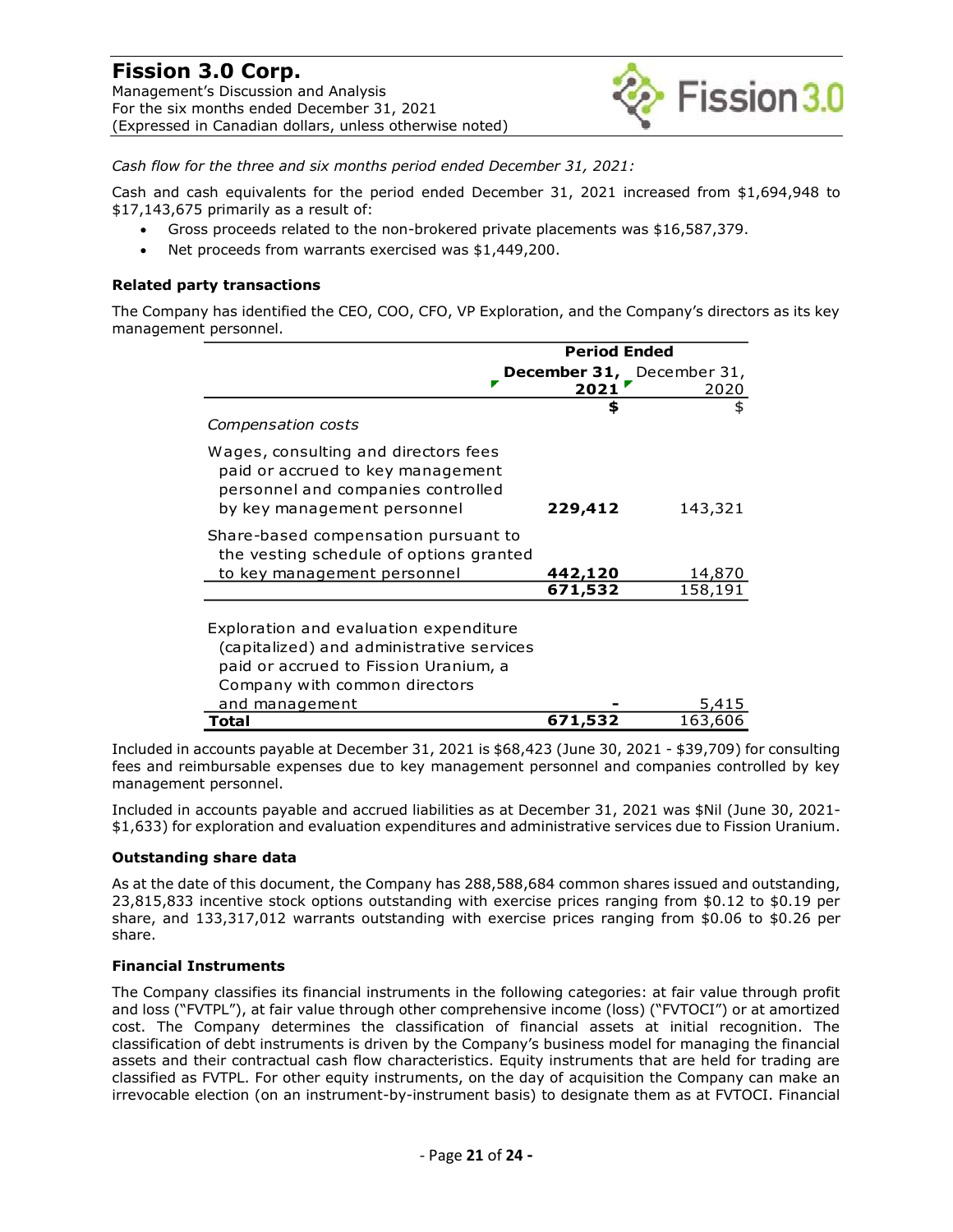

liabilities are measured at amortized cost, unless they are required to be measured at FVTPL (such as instruments held for trading or derivatives) or if the Company has opted to measure them at FVTPL.

The Company classifies its financial instruments as follows:

# **Financial Instrument Classification**

| Cash and cash equivalents                | FVTPI          |
|------------------------------------------|----------------|
| Accounts payable and accrued liabilities | Amortized cost |

#### *Measurement*

Financial assets and liabilities at amortized cost are initially recognized at fair value plus or minus transaction costs, respectively, and subsequently carried at amortized cost less any impairment.

Financial assets and liabilities carried at FVTPL are initially recorded at fair value and transaction costs are expensed in the statements of loss. Realized and unrealized gains and losses arising from changes in the fair value of the financial assets and liabilities held at FVTPL are included in the statements of loss in the period in which they arise.

Selected investments in equity instruments at FVTOCI are initially recorded at fair value plus transaction costs. Subsequently they are measured at fair value, with gains and losses recognized in other comprehensive income (loss).

#### **Key estimates and judgments**

The key assumptions concerning the future and other key sources of estimation uncertainty at the reporting date, that have significant risk of causing a material adjustment to the carrying amounts of assets and liabilities within the next financial year, are described below. The Company based its assumptions and estimates on parameters available when the consolidated financial statements were prepared. Existing circumstances and assumptions about future developments, however, may change due to market changes or circumstances arising beyond the control of the Company. Such changes are reflected in the assumptions when they occur.

#### *Judgements*

- the recoverability of mineral properties and exploration and evaluation expenditures incurred on its projects; the Company capitalizes acquisition, exploration and evaluation expenditures on its statement of financial position, and evaluates these amounts at least annually for indicators of impairment; and
- the functional currency and reporting currency of the parent company, Fission 3.0 Corp., is the Canadian Dollar. The functional currency Fission Energy Peru S.A.C. is the Peruvian Sol. The functional currency determination was conducted through an analysis of the consideration factors identified in IAS 21, The Effects of Changes in Foreign Exchange Rates. The determination of functional currency involves certain judgments to determine the primary economic environment and the Company reconsiders the functional currency if there are changes in events and conditions of the factors used in the determination of the primary economic environment.

#### *Estimates*

- the estimated useful lives and residual value of property, plant and equipment which are included in the statement of financial position and the related amortization included in the statement of loss and comprehensive loss;
- the inputs in accounting for share-based payment transactions in the statement of loss and comprehensive loss (using the Black-Scholes model) including volatility, probable life of options granted, time of exercise of the options and forfeiture rate; and
- the determination of deferred income tax assets or liabilities requires subjective assumptions regarding future income tax rates and the likelihood of utilizing tax carry-forwards. Changes in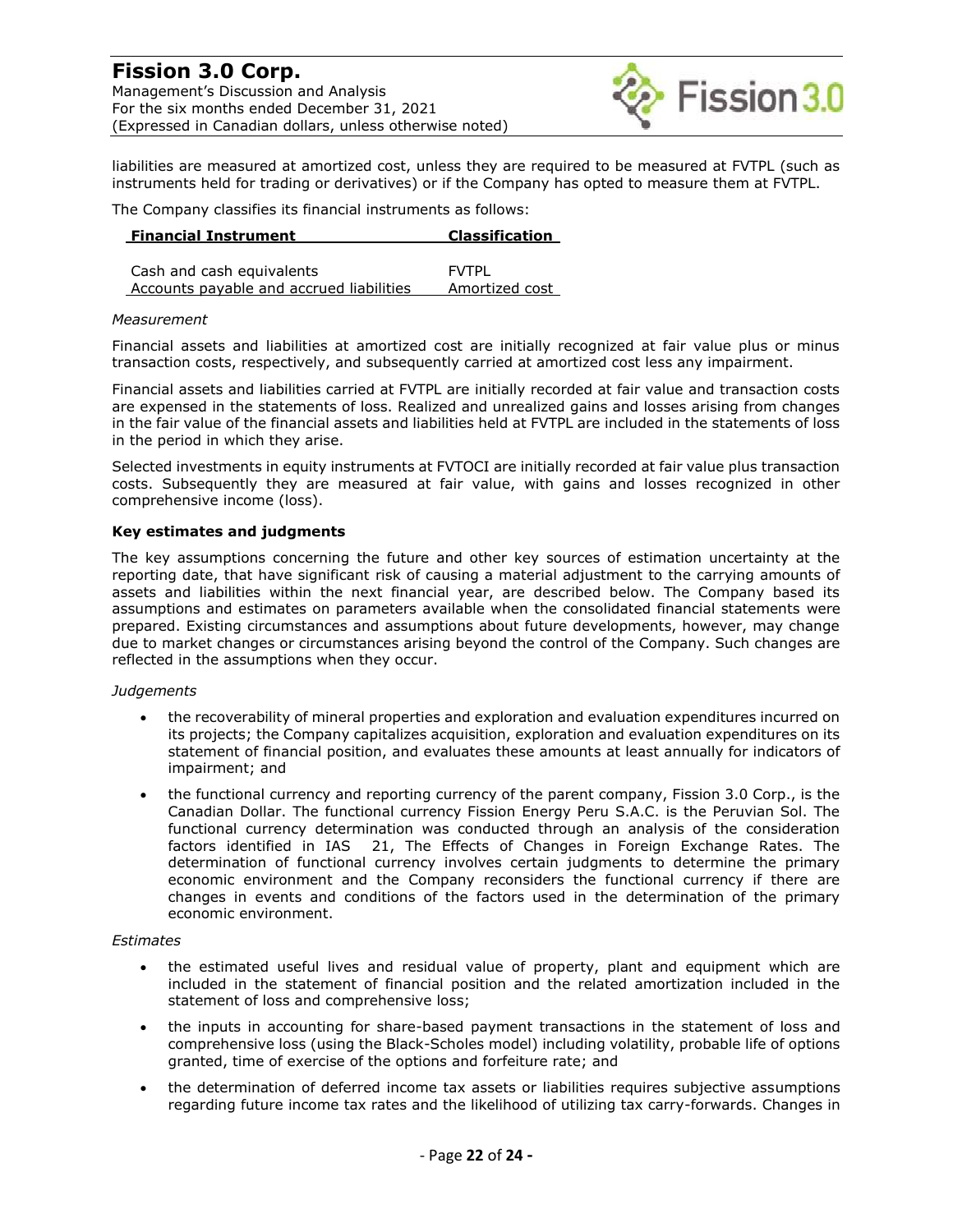

these assumptions could materially affect the recorded amounts, and therefore do not necessarily provide certainty as to their recorded values.

# **Significant accounting policies**

A summary of the Company's significant accounting policies is included in Note 3 of the audited financial statements for the year ended June 30, 2021.

#### **Cautionary notes regarding forward-looking statements**

Certain information contained in this MD&A constitutes "forward-looking statements" and "forwardlooking information" within the meaning of Canadian legislation.

Generally, these forward-looking statements can be identified by the use of forward-looking terminology such as "plans", "expects" or "does not expect", "is expected", "budget", "scheduled", "estimates", "forecasts", "intends", "anticipates" or "does not anticipate", or "believes", or variations of such words and phrases or state that certain actions, events or results "may", "could", "would", "might" or "will be taken", "occur", "be achieved" or "has the potential to".

Forward looking statements are based on the opinions and estimates of management as of the date such statements are made, and they are subject to known and unknown risks, uncertainties and other factors that may cause the actual results, level of activity, performance or achievements of the Company to be materially different from those expressed or implied by such forward-looking statements. The Company believes that the expectations reflected in this forward-looking information are reasonable, but no assurance can be given that these expectations will prove to be correct and such forward-looking information included in this MD&A should not be unduly relied upon.

This information speaks only as of the date of this MD&A. In particular, this MD&A may contain forwardlooking information pertaining to the following: the likelihood of completing and benefits to be derived from corporate transactions; estimated exploration and development expenditures; expectations of market prices and costs; supply and demand for uranium; possible impacts of litigation and regulatory actions on the Company; the ability for the Company to identify suitable joint venture partners; exploration, development and expansion plans and objectives; and receipt of regulatory approvals, permits and licences under governmental regulatory regimes.

There can be no assurance that such statements will prove to be accurate, as the Company's actual results and future events could differ materially from those anticipated in this forward-looking information as a result of the factors discussed below in this MD&A under the heading "Risks and uncertainties".

Accordingly, readers should not place undue reliance on forward-looking statements. These factors are not, and should not be construed as being exhaustive. Statements relating to "mineral resources" are deemed to be forward-looking information, as they involve the implied assessment, based on certain estimates and assumptions that the mineral resources described can be profitably produced in the future. The forward-looking information contained in this MD&A is expressly qualified by this cautionary statement. The Company does not undertake any obligation to publicly update or revise any forwardlooking information after the date of this MD&A or to conform such information to actual results or to changes in the Company's expectations except as otherwise required by applicable legislation.

#### **Risks and uncertainties**

The Company is subject to a number of risks and uncertainties, including: uncertainties related to exploration and development; uncertainties related to the nuclear power industry; the ability to raise sufficient capital to fund exploration and development; changes in economic conditions or financial markets; increases in input costs; litigation, legislative, environmental and other judicial, regulatory, political and competitive developments; technological or operational difficulties or inability to obtain permits encountered in connection with exploration activities, labour relations matters, and economic issues that could materially affect uranium exploration and mining. The cost of conducting and continuing mineral exploration and development is significant, and there is no assurance that such activities will result in the discovery of new mineralization or that the discovery of a mineral deposit will be developed and advanced to commercial production. The Company continually seeks to minimize its